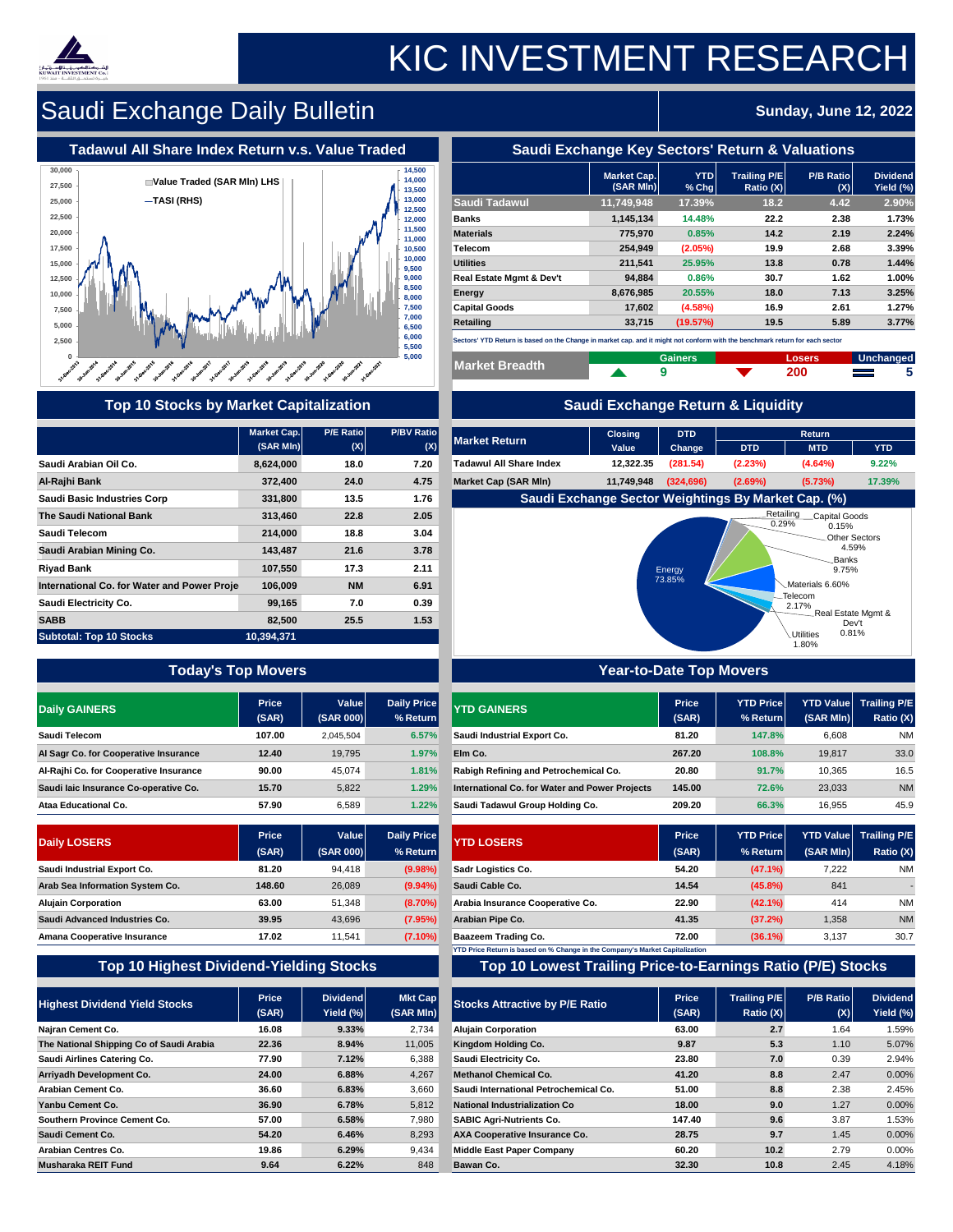### **Saudi Exchange Daily Bulletin**

| <b>Symbol</b>      | <b>Trading Name</b>             | <b>Closing Price</b><br>(SAR) | Market Cap<br>(SAR MIn) | <b>Market Cap</b><br>(USD MIn) | <b>YTD</b><br><b>Price % Return</b> | <b>P/E Ratio</b><br>(X) | P/B<br><b>Ratio (X)</b> | <b>Beta</b> | Dividend <sub>1</sub> | 1 Yr Capital<br>Yield (%) Turnover (%) | 52-Week<br>High (SAR) | 52-Week<br>Low (SAR) | % Above<br>52 Week<br><b>Low</b> | % Below<br>52 Week<br><b>High</b> |
|--------------------|---------------------------------|-------------------------------|-------------------------|--------------------------------|-------------------------------------|-------------------------|-------------------------|-------------|-----------------------|----------------------------------------|-----------------------|----------------------|----------------------------------|-----------------------------------|
|                    | 2222.SE SAUDI ARAMCO            | 39.20                         | 8,624,000               | 2,298,037                      | 20.4%                               | 18.00                   | 7.20                    | 0.76        | 3.59%                 | 1.2%                                   | 45.95                 | 34.50                | 13.6%                            | (14.7%)                           |
|                    | 1120.SE ALRAJHI                 | 93.10                         | 372,400                 | 99,233                         | 5.0%                                | 23.96                   | 4.75                    | 1.04        | 2.58%                 | 58.5%                                  | 183.60                | 90.80                | 2.5%                             | (49.3%)                           |
| 2010.SE SABIC      |                                 | 110.60                        | 331,800                 | 88,415                         | (4.7%)                              | 13.47                   | 1.76                    | 1.06        | 2.94%                 | 24.0%                                  | 139.00                | 108.20               | 2.2%                             | (20.4%)                           |
| 1180.SE SNB        |                                 | 70.00                         | 313,460                 | 83,528                         | 8.7%                                | 22.78                   | 2.05                    | 1.21        | 2.07%                 | 40.9%                                  | 81.00                 | 53.90                | 29.9%                            | (13.6%)                           |
| 7010.SE STC        |                                 | 107.00                        | 214,000                 | 57,025                         | (4.8%)                              | 18.78                   | 3.04                    | 0.87        | 3.74%                 | 31.0%                                  | 139.20                | 100.40               | 6.6%                             | (23.1%)                           |
|                    | 1211.SE MAADEN                  | 58.30                         | 143,487                 | 38,235                         | 48.5%                               | 21.61                   | 3.78                    | 1.25        | $0.00\%$              | 36.6%                                  | 148.60                | 56.50                | 3.2%                             | (60.8%)                           |
| 1010.SE RIBL       |                                 | 35.85                         | 107,550                 | 28,659                         | 32.3%                               | 17.28                   | 2.11                    | 1.06        | 2.79%                 | 18.7%                                  | 42.20                 | 25.60                | 40.0%                            | $(15.0\%)$                        |
|                    | 2082.SE ACWA POWER              | 145.00                        | 106,009                 | 28,248                         | 72.6%                               | <b>NM</b>               | 6.91                    | 0.00        | 0.00%                 | 54.3%                                  | 174.20                | 66.00                | 119.7%                           | (16.8%)                           |
|                    | 5110.SE SAUDI ELECTRICITY       | 23.80                         | 99,165                  | 26,424                         | (0.8%)                              | 6.97                    | 0.39                    | 0.85        | 2.94%                 | 27.8%                                  | 30.75                 | 22.94                | 3.7%                             | (22.6%)                           |
| 1060.SE SABB       |                                 | 40.15                         | 82,500                  | 21,984                         | 21.7%                               | 25.49                   | 1.53                    | 1.26        | 1.25%                 | 20.0%                                  | 46.30                 | 28.85                | 39.2%                            | (13.3%)                           |
|                    | 1150.SE ALINMA                  | 35.20                         | 70,400                  | 18,759                         | 46.9%                               | 24.34                   | 2.23                    | 0.99        | 1.85%                 | 190.2%                                 | 42.10                 | 20.12                | 75.0%                            | (16.4%)                           |
|                    | <b>4013.SE SULAIMAN ALHABIB</b> | 200.60                        | 70,210                  | 18,709                         | 24.3%                               | 48.48                   | 12.79                   | 0.94        | 1.35%                 | 21.8%                                  | 226.60                | 156.00               | 28.6%                            | (11.5%)                           |
|                    | 2020.SE SABIC AGRI-NUTRIENTS    | 147.40                        | 70,168                  | 18,698                         | (16.5%)                             | 9.59                    | 3.87                    | 0.79        | 1.53%                 | 66.9%                                  | 199.40                | 115.40               | 27.7%                            | (26.1%)                           |
| 1050.SE BSFR       |                                 | 49.80                         | 60,027                  | 15,995                         | 5.4%                                | 16.93                   | $1.52$                  | 1.22        | 2.11%                 | 15.5%                                  | 57.00                 | 36.25                | 37.4%                            | (12.6%)                           |
|                    | 2280.SE ALMARAI                 | 53.00                         | 53,000                  | 14,123                         | 8.7%                                | 33.16                   | 3.24                    | 0.94        | 1.89%                 | 22.5%                                  | 63.70                 | 46.75                | 13.4%                            | (16.8%)                           |
|                    | 1140.SE ALBILAD                 | 47.85                         | 47,850                  | 12,751                         | 37.6%                               | 26.82                   | 3.88                    | 1.06        | $0.00\%$              | 56.9%                                  | 68.20                 | 35.50                | 34.8%                            | (29.8%)                           |
| <b>1080.SE ANB</b> |                                 | 30.80                         | 46,200                  | 12,311                         | 34.7%                               | 20.58                   | 1.44                    | 1.13        | 2.44%                 | 19.6%                                  | 35.45                 | 21.50                | 43.3%                            | $(13.1\%)$                        |
|                    | 2310.SE SIPCHEM                 | 51.00                         | 37,400                  | 9,966                          | 21.4%                               | 8.78                    | 2.38                    | 1.16        | 2.45%                 | 164.4%                                 | 58.40                 | 27.60                | 84.8%                            | (12.7%)                           |
|                    | 4280.SE KINGDOM                 | 9.87                          | 36,577                  | 9,747                          | (2.3%)                              | 5.34                    | 1.10                    | 0.59        | 5.07%                 | 25.4%                                  | 11.60                 | 9.09                 | 8.6%                             | $(14.9\%)$                        |
|                    | 2380.SE PETRO RABIGH            | 20.80                         | 34,757                  | 9,262                          | 91.7%                               | 16.46                   | 3.83                    | 1.21        | $0.00\%$              | 151.2%                                 | 33.90                 | 20.52                | 1.4%                             | (38.6%)                           |

### **Top 20 Companies By Market Capitalization- Returns & Valuations**



### KIC INVESTMENT RESEARCH

### Sunday, June 12, 2022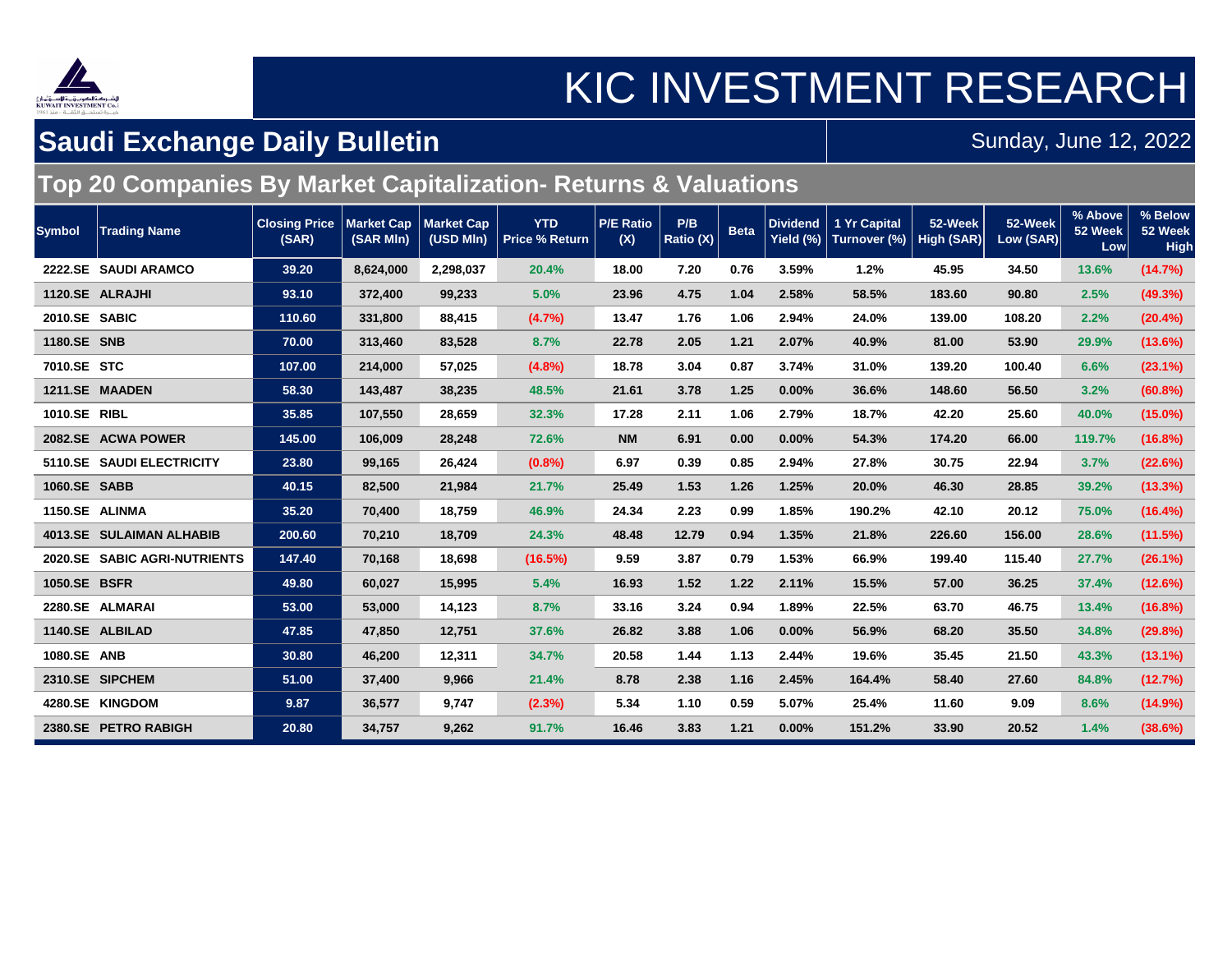

|                                | شـركـة(لكوب قــة للاســرتـْمـار عُ<br>KUWAIT INVESTMENT Co.<br>فبوة تستحصق الثقصة – منذ 961 |                                                                          |                                   |                                                       |                                           |                    |                                      |                                     | KIC INVESTMENT RESEARCHI               |                                         |                                    |                            |                                     |                    |                                  |                               |                                                    |                                               |                |
|--------------------------------|---------------------------------------------------------------------------------------------|--------------------------------------------------------------------------|-----------------------------------|-------------------------------------------------------|-------------------------------------------|--------------------|--------------------------------------|-------------------------------------|----------------------------------------|-----------------------------------------|------------------------------------|----------------------------|-------------------------------------|--------------------|----------------------------------|-------------------------------|----------------------------------------------------|-----------------------------------------------|----------------|
|                                |                                                                                             | <b>Saudi Exchange Daily Bulletin</b>                                     |                                   |                                                       |                                           |                    |                                      |                                     |                                        |                                         |                                    |                            |                                     |                    |                                  |                               |                                                    | Sunday, June 12, 2022                         |                |
|                                | <b>Ticker</b>                                                                               | <b>Company Name</b>                                                      |                                   | # of<br><b>Subscribed Shares</b><br>(Paid-up Capital) | <b>Capital Turnover</b><br>Since 2020 (%) | <b>Price (SAR)</b> | <b>Closing DTD Price</b><br>% Return | <b>YTD Price %</b><br><b>Return</b> | <b>Current Market</b><br>Cap (000 SAR) | <b>Current Market</b><br>Cap ('000 USD) | Weight in $\vert$<br><b>Market</b> | <b>Weight in</b><br>Sector | <b>Trailing</b><br><b>P/E Ratio</b> | $P/B$ Ratio<br>(X) | 2020<br><b>Dividend</b><br>Yield | <b>Book</b><br>Value<br>(SAR) | <b>TTM</b><br>Earning<br><b>Per Share</b><br>(SAR) | <b>DPS (SAR)</b><br>Last 4<br><b>Quarters</b> | <b>ROE</b>     |
|                                | 2030.SE                                                                                     | Saudi Arabia Refineries Co *                                             | المصافى                           | 15,000,000                                            | 2276.6%                                   | 100.00             | (4.76%)                              | (27.3%)                             | 1,500,000                              | 399,705                                 | 0.01%                              | 0.02%                      | <b>NM</b>                           | 2.42               | 0.75%                            | 41.17                         | 0.38                                               | 0.75                                          | 0.9%           |
|                                | 2222.SE                                                                                     | Saudi Arabian Oil Co.                                                    | امكو السعودية                     | 220,000,000,000                                       | 1.2%                                      | 39.20              | (2.97%)                              | 20.4%                               | 8,624,000,000                          | 2,298,037,280                           | 73.40%                             | 99.39%                     | <b>18.0</b>                         | 7.20               | 3.59%                            | 5.44                          | 2.18                                               | 1.41                                          | 40.0%          |
|                                |                                                                                             | Rabigh Refining and Petrochemical Co.                                    | بترو رابغ                         | 1,671,000,000                                         | 151.2%                                    | 20.80              | 0.00%                                | 91.7%                               | 34,756,800                             | 9,261,644                               | 0.30%                              | 0.40%                      | 16.5                                | 3.83               | 0.00%                            | 5.42                          | 1.26                                               |                                               | 23.3%          |
|                                | 4030.SE                                                                                     | The National Shipping Co of Saudi Arabia                                 | البحري                            | 492,187,000                                           | 87.3%                                     | 22.36              | (4.93%)                              | $(13.9\%)$                          | 11,005,300                             | 2,932,582                               | 0.09%                              | 0.13%                      | 51.5                                | 1.15               | 8.94%                            | 19.28                         | 0.43                                               | 2.00                                          | 2.3%           |
|                                | 4200.SE                                                                                     | Aldrees Petroleum & Transport Co.                                        | الدريس                            | 75,000,000                                            | 213.8%                                    | 76.30              | (2.05%)                              | 14.2%                               | 5,722,500                              | 1,524,875                               | 0.05%                              | 0.07%                      | 28.6                                | 6.05               | 1.31%                            | 12.60                         | 2.67                                               | 1.00                                          | 21.2%          |
| $\left\  \bm{\nabla} \right\ $ |                                                                                             | <b>Energy</b>                                                            | الطاقة                            |                                                       |                                           |                    | $(2.96\%)$                           | 20.5%                               | 8,676,984,600                          | 2,312,156,086                           | 73.85%                             | 100.00%                    | 18.0                                | 7.13               | 3.25%                            |                               |                                                    |                                               | 39.6%          |
|                                | 1201.SE                                                                                     | <b>Takween Advanced Industries</b>                                       | تكوين                             | 95,000,000                                            | 659.3%                                    | 13.30              | (5.41%)<br>1.18%                     | (25.6%)                             | 1,263,500                              | 336,685                                 | 0.01%                              | 0.16%                      | <b>NM</b>                           | 2.12               | 0.00%                            | 6.26                          | 0.11                                               |                                               | 1.8%           |
|                                | 1202.SE<br>1210.SE                                                                          | <b>Middle East Paper Company</b><br><b>Basic Chemical Industries Co.</b> | مېكو<br>بی سی ای                  | 50,000,000<br>27,500,000                              | 921.5%<br>698.6%                          | 60.20<br>40.85     | $(5.11\%)$                           | 38.1%<br>2.0%                       | 3,010,000<br>1,123,380                 | 802,075<br>299,347                      | 0.03%<br>0.01%                     | 0.39%<br>0.14%             | 10.2<br>16.6                        | 2.79<br>1.91       | 0.00%<br>0.00%                   | 21.50<br>21.36                | 5.91<br>2.46                                       | <b>Section</b>                                | 27.5%<br>11.5% |
|                                |                                                                                             | Saudi Arabian Mining Co.                                                 | معادن                             | 2,461,182,000                                         | 36.6%                                     | 58.30              | (4.43%)                              | 48.5%                               | 143,486,910                            | 38,234,957                              | 1.22%                              | 18.49%                     | 21.6                                | 3.78               | 0.00%                            | 15.40                         | 2.70                                               |                                               | 17.5%          |
|                                | 1301.SE                                                                                     | <b>United Wire Factories Co.</b>                                         | أسلاك                             | 35,100,000                                            | 430.3%                                    | 29.25              | $(2.99\%)$                           | $(2.0\%)$                           | ,026,680                               | 273,579                                 | 0.01%                              | 0.13%                      | 18.3                                | 2.26               | 5.98%                            | 12.90                         | 1.60                                               | .75                                           | 12.4%          |
|                                | 1304.SE                                                                                     | Al Yamamah Steel Industries Co.                                          | ليمامة للصناعات الحديديا          | 50,800,000                                            | 698.5%                                    | 37.45              | (3.35%)                              | (13.7%)                             | 1,902,460                              | 506,949                                 | 0.02%                              | 0.25%                      | 10.9                                | 2.43               | 4.67%                            | 15.38                         | 3.43                                               | 1.75                                          | 22.3%          |
|                                | 1320.SE                                                                                     | <b>Saudi Steel Pipe Co.</b>                                              | انابيب السعودية                   | 51,000,000                                            | 526.7%                                    | 22.22              | (3.56%)                              | (11.8%)                             | 1,133,220                              | 301,969                                 | 0.01%                              | 0.15%                      | 47.3                                | 2.22               | 0.00%                            | 9.99                          | 0.47                                               |                                               | 4.7%           |
|                                | 1321.SE                                                                                     | <b>East Pipes Integrated Company for Industry</b>                        | أنابيب الشرق                      | 21,000,000                                            | 244.9%                                    | 73.40              | $(3.80\%)$                           | (8.2%)                              | 1,541,400                              | 410,737                                 | 0.01%                              | 0.20%                      | <b>NM</b>                           | 2.99               | 0.00%                            | 24.52                         | (0.16)                                             | $\sim$                                        | <b>NM</b>      |
|                                | 1322.SE                                                                                     | <b>Almasane Alkobra Mining Co</b>                                        | أماك                              | 66,000,000                                            | 224.8%                                    | 88.10              | (5.47%)                              | 39.8%                               | 5,814,600                              | 1,549,416                               | 0.05%                              | 0.75%                      | 29.5                                | 4.48               | 0.00%                            | 19.62                         | 2.99                                               |                                               | 15.2%          |
|                                | 2001.SE                                                                                     | <b>Methanol Chemical Co.</b>                                             | كيمانول                           | 67,450,000                                            | 1125.3%                                   | 41.20              | (5.40%)                              | 14.4%                               | 2,778,940                              | 740,504                                 | 0.02%                              | 0.36%                      | 8.8                                 | 2.47               | 0.00%                            | 16.62                         | 4.70                                               |                                               | 28.3%          |
|                                | 2010.SE                                                                                     | <b>Saudi Basic Industries Corp</b>                                       | سابك                              | 3,000,000,000                                         | 24.0%                                     | 110.60             | (2.12%)                              | (4.7%)                              | 331,800,000                            | 88,414,746                              | 2.82%                              | 42.76%                     | 13.5                                | 1.76               | 2.94%                            | 62.52                         | 8.21                                               | 3.25                                          | 13.1%          |
|                                | 2020.SE                                                                                     | <b>SABIC Agri-Nutrients Co.</b>                                          | سابك للمغذيات الزراعية            | 476,035,000                                           | 66.9%                                     | 147.40             | $(3.91\%)$                           | (16.5%)                             | 70,167,560                             | 18,697,550                              | 0.60%                              | 9.04%                      | 9.6                                 | 3.87               | 1.53%                            | 38.08                         | 15.38                                              | 2.25                                          | 40.4%          |
|                                | 2060.SE                                                                                     | <b>National Industrialization Co</b>                                     | التصنيع                           | 668,914,000                                           | 308.0%                                    | 18.00              | (5.36%)                              | (9.8%)                              | 12,040,450                             | 3,208,419                               | 0.10%                              | 1.55%                      | 9.0                                 | 1.27               | 0.00%                            | 14.08                         | 2.00                                               | ۰.                                            | 14.2%          |
|                                | 2090.SE                                                                                     | <b>National Gypsum Co.</b>                                               | جبسكو                             | 31,666,000                                            | 958.7%                                    | 34.95              | (3.19%)                              | (22.3%)                             | 1,106,730                              | 294,910                                 | 0.01%                              | 0.14%                      | 113.4                               | 2.27               | 1.72%                            | 15.34                         | 0.31                                               | 0.60                                          | 2.0%           |
|                                | 2150.SE<br>2170.SE                                                                          | The National Co. for Glass Industries<br><b>Alujain Corporation</b>      | زجاج                              | 32,900,000                                            | 1494.1%                                   | 37.25              | (4.85%                               | (15.3%)<br>16.7%                    | 1,225,530                              | 326,567                                 | 0.01%                              | 0.16%                      | 15.8                                | 1.85               | 0.00%<br>1.59%                   | 20.03<br>38.29                | 2.35                                               |                                               | 11.7%<br>61.1% |
|                                | 2180.SE                                                                                     | Filling & Packing Materials Manufacturing Co.                            | اللجين<br>فيبكو                   | 69,200,000<br>11,500,000                              | 349.0%<br>1780.7%                         | 63.00<br>45.30     | (8.70%)<br>(5.03%                    | $(14.0\%)$                          | 4,359,600<br>520,950                   | 1,161,703<br>138,818                    | 0.04%<br>0.00%                     | 0.56%<br>0.07%             | 2.7<br><b>NM</b>                    | 1.64<br>4.32       | 0.00%                            | 10.47                         | 23.38<br>(0.62)                                    | 1.00                                          | <b>NM</b>      |
|                                | 2200.SE                                                                                     | Arabian Pipe Co.                                                         | أنابيب                            | 10,000,000                                            | 1468.5%                                   | 41.35              | (3.84%)                              | (37.2%)                             | 413,500                                | 110,185                                 | 0.00%                              | 0.05%                      | <b>NM</b>                           | 4.47               | 0.00%                            | 9.25                          | (7.43)                                             | $\sim$                                        | <b>NM</b>      |
|                                | 2210.SE                                                                                     | <b>Nama Chemicals Co.</b>                                                | نماء للكيماويات                   | 23,520,000                                            | 958.8%                                    | 41.00              | (4.09%)                              | 27.1%                               | 964,320                                | 256,962                                 | 0.01%                              | 0.12%                      | 19.0                                | 2.63               | 0.00%                            | 15.56                         | 2.16                                               |                                               | 13.9%          |
|                                | 2220.SE                                                                                     | National Metal Manufacturing & Casting Co.                               | معنية                             | 35,400,000                                            | 1043.5%                                   | 22.06              | (6.13%)                              | $(14.0\%)$                          | 780,920                                | 208,092                                 | 0.01%                              | 0.10%                      | <b>NM</b>                           | 2.26               | 0.00%                            | 9.73                          | (0.82)                                             |                                               | <b>NM</b>      |
|                                | 2240.SE                                                                                     | Zamil Industrial Investment Co.                                          | الزامل للصناعة                    | 60,000,000                                            | 598.4%                                    | 20.22              | (4.53%)                              | (27.1%)                             | 1,213,200                              | 323,281                                 | 0.01%                              | 0.16%                      | <b>NM</b>                           | 1.33               | 0.00%                            | 15.09                         | (3.61)                                             |                                               | <b>NM</b>      |
|                                | 2250.SE                                                                                     | <b>Saudi Industrial Investment Group</b>                                 | المجموعة السعودية                 | 754,800,000                                           | 113.6%                                    | 28.80              | (4.16%)                              | 55.1%                               | 21,738,240                             | 5,792,589                               | 0.19%                              | 2.80%                      | 20.4                                | 2.87               | 3.47%                            | 10.01                         | 1.41                                               | 1.00                                          | 14.1%          |
|                                | 2300.SE                                                                                     | <b>Saudi Paper Manufacturing Co.</b>                                     | صناعة الورق                       | 19,200,000                                            | 735.4%                                    | 45.55              | $(3.50\%)$                           | 0.1%                                | 874,560                                | 233,044                                 | 0.01%                              | 0.11%                      | 29.6                                | 3.87               | 0.00%                            | 11.75                         | 1.54                                               | ۰.                                            | 13.1%          |
|                                | 2310.SE                                                                                     | Saudi International Petrochemical Co.                                    | سبكيم العالمية                    | 733,333,000                                           | 164.4%                                    | 51.00              | (3.95%)                              | 21.4%                               | 37,399,980                             | 9,965,973                               | 0.32%                              | 4.82%                      | 8.8                                 | 2.38               | 2.45%                            | 21.36                         | 5.81                                               | 1.25                                          | 27.2%          |
|                                | 2330.SE                                                                                     | <b>Advanced Petrochemical Co.</b>                                        | المتقدمة                          | 260,000,000                                           | 76.4%                                     | 55.10              | (2.48%                               | $(6.0\%)$                           | 14,326,000                             | 3,817,449                               | 0.12%                              | 1.85%                      | 17.8                                | 3.69               | 4.72%                            | 14.89                         | 3.10                                               | 2.60                                          | 20.8%          |
|                                | 2350.SE                                                                                     | Saudi Kayan                                                              | كيان السعودية                     | ,500,000,000                                          | 189.7%                                    | 16.30              | $(3.21\%)$                           | (4.2%)                              | 24,450,000                             | 6,515,192                               | 0.21%                              | 3.15%                      | 11.6                                | 1.45               | 0.00%                            | 11.18                         | 1.41                                               | $\sim$                                        | 12.6%          |
|                                | 3001.SE                                                                                     | <b>Hail Cement Co.</b>                                                   | اسمنت حائل                        | 97,900,000                                            | 322.6%                                    | 13.66              | (2.57%)                              | 2.9%                                | 1,337,310                              | 356,353                                 | 0.01%                              | 0.17%                      | 138.7                               | 1.21               | 3.66%                            | 11.21                         | 0.10                                               | 0.50                                          | 0.9%           |
|                                | 3002.SE                                                                                     | <b>Najran Cement Co.</b>                                                 | اسمنت نجران                       | 170,000,000                                           | 237.7%                                    | 16.08              | (1.35%)                              | $(11.0\%)$                          | 2,733,600                              | 728,422                                 | 0.02%                              | 0.35%                      | 21.3                                | 1.40               | 9.33%                            | 11.45                         | 0.75                                               | 1.50                                          | 6.6%           |
|                                | 3003.SE                                                                                     | <b>City Cement Co.</b>                                                   | اسمنت المدينة                     | 140,000,000                                           | 152.2%                                    | 23.30              | (3.24%)                              | 3.4%                                | 3,262,000                              | 869,225                                 | 0.03%                              | 0.42%                      | 29.3                                | 1.83               | 5.36%                            | 12.69                         | 0.80                                               | 1.25                                          | 6.3%           |
|                                | 3004.SE<br>3005.SE                                                                          | <b>Northern Region Cement Co.</b><br><b>Umm Al-Qura Cement Co.</b>       | اسمنت الشمالية                    | 180,000,000                                           | 435.2%                                    | 12.52              | (2.03%)                              | (6.7%)                              | 2,253,600                              | 600,517                                 | 0.02%                              | 0.29%                      | 23.0                                | 1.00               | 3.99%                            | 12.40                         | 0.55                                               | 0.50                                          | 4.4%           |
|                                | 3007.SE                                                                                     | Zahrat Al Waha for Trading Co.                                           | اسمنت ام الق <i>ر ی</i><br>الواحة | 55,000,000<br>22,500,000                              | 390.0%<br>887.9%                          | 23.38<br>45.35     | (2.91%)<br>(5.42%)                   | (0.8%)<br>(20.3%)                   | 1,285,900<br>1,020,380                 | 342,654<br>271,901                      | 0.01%<br>0.01%                     | 0.17%<br>0.13%             | 21.1<br>20.3                        | 1.68<br>3.31       | 3.85%<br>3.31%                   | 13.87<br>13.69                | 1.11<br>2.23                                       | 0.90<br>1.50                                  | 8.0%<br>16.3%  |
|                                | 9508.SE                                                                                     | Al Kathiri Holding Co                                                    | الكثيري                           | 11,302,000                                            | 1144.8%                                   | 52.00              | (2.26%)                              | (25.6%)                             | 587,700                                | 156,604                                 | 0.01%                              | 0.08%                      | 237.9                               | 4.46               | 0.00%                            | 11.65                         | 0.22                                               | $\sim$                                        | 1.9%           |
|                                | 3010.SE                                                                                     | <b>Arabian Cement Co.</b>                                                | لاسمنت العربية                    | 100,000,000                                           | 115.4%                                    | 36.60              | (1.74%)                              | (3.2%)                              | 3,660,000                              | 975,280                                 | 0.03%                              | 0.47%                      | 26.8                                | 1.31               | 6.83%                            | 27.92                         | 1.36                                               | 2.50                                          | 4.9%           |
|                                | 3020.SE                                                                                     | Yamamah Saudi Cement Co.                                                 | اسمنت اليمامة                     | 202,500,000                                           | 97.2%                                     | 30.05              | (0.66%)                              | 15.6%                               | 6,085,130                              | 1,621,505                               | 0.05%                              | 0.78%                      | 45.0                                | 1.40               | 0.00%                            | 21.31                         | 0.67                                               | $\sim$                                        | 3.1%           |
|                                | 3030.SE                                                                                     | <b>Saudi Cement Co.</b>                                                  | اسمنت السعوديه                    | 153,000,000                                           | 64.6%                                     | 54.20              | (1.81%)                              | $(1.1\%)$                           | 8,292,600                              | 2,209,729                               | 0.07%                              | $1.07\%$                   | 30.3                                | 3.32               | 6.46%                            | 16.30                         | 1.79                                               | 3.50                                          | 11.0%          |
|                                | 3040.SE                                                                                     | The Qassim Cement Co.                                                    | اسمنت القصيم                      | 90,000,000                                            | 41.7%                                     | 81.40              | (0.97%)                              | 7.5%                                | 7,326,000                              | 1,952,159                               | 0.06%                              | 0.94%                      | 33.4                                | 4.29               | 5.04%                            | 18.96                         | 2.44                                               | 4.10                                          | 12.9%          |
|                                | 3050.SE                                                                                     | <b>Southern Province Cement Co.</b>                                      | اسمنت الجنوبيه                    | 140,000,000                                           | 27.4%                                     | 57.00              | (1.55%)                              | (18.7%)                             | 7,980,000                              | 2,126,431                               | 0.07%                              | 1.03%                      | 22.6                                | 2.44               | 6.58%                            | 23.30                         | 2.52                                               | 3.75                                          | 10.8%          |
|                                | 3060.SE                                                                                     | <b>Yanbu Cement Co.</b>                                                  | اسمنت ينبع                        | 157,500,000                                           | 68.3%                                     | 36.90              | (3.66%)                              | 1.9%                                | 5,811,750                              | 1,548,657                               | 0.05%                              | 0.75%                      | 45.7                                | 2.05               | 6.78%                            | 17.99                         | 0.81                                               | 2.50                                          | 4.5%           |
|                                | 3080.SE                                                                                     | <b>Eastern Province Cement Co.</b>                                       | اسمنت الشرقية                     | 86,000,000                                            | 60.6%                                     | 46.40              | (1.28%)                              | 5.6%                                | 3,990,400                              | 1,063,322                               | 0.03%                              | 0.51%                      | 23.5                                | 1.68               | 3.02%                            | 27.55                         | 1.98                                               | 1.40                                          | 7.2%           |
|                                | 3090.SE                                                                                     | <b>Tabuk Cement Co.</b>                                                  | س تبوك                            | 90,000,000                                            | 286.5%                                    | 15.90              | (2.69%)                              | (8.9%)                              | 1,431,000                              | 381,319                                 | 0.01%                              | 0.18%                      | <b>NM</b>                           | 1.13               | 0.00%                            | 14.00                         | 0.04                                               | $\sim$ .                                      | 0.3%           |
|                                | 3091.SE                                                                                     | Al Jouf Cement co.                                                       | اسمنت الجوف                       | 143,000,000                                           | 582.5%                                    | 10.58              | (1.67%)                              | (2.8%)                              | 1,512,940                              | 403,153                                 | 0.01%                              | 0.19%                      | <b>NM</b>                           | 1.38               | 0.00%                            | 7.66                          | (1.15)                                             |                                               | <b>NM</b>      |
|                                |                                                                                             | <b>Materials</b>                                                         | المواد الاساسية                   |                                                       |                                           |                    | (2.98%)                              | 0.8%                                | 775,970,440                            | 206,772,843                             | 6.60%                              | 100.00%                    | 14.2                                | 2.19               | 2.24%                            |                               |                                                    |                                               | 15.2%          |
|                                | 1212.SE                                                                                     | <b>Astra Industrial Group</b>                                            | أسترا الصناعية                    | 80,000,000                                            | 231.5%                                    | 47.75              | $(4.88\%)$                           | 20.0%                               | 3,820,000                              | 1,017,915                               | 0.03%                              | 21.70%                     | 16.9                                | 2.50               | 1.57%                            | 19.07                         | 2.83                                               | 0.75                                          | 14.8%          |
|                                |                                                                                             | 1302.SE Bawan Co.                                                        | بوان                              | 60,000,000                                            | 324.4%                                    | 32.30              | (5.14%)                              | (7.8%)                              | 1,938,000                              | 516,419                                 | 0.02%                              | 11.01%                     | 10.8                                | 2.45               | 4.18%                            | 13.16                         | 2.98                                               | 1.35                                          | 22.7%          |
|                                |                                                                                             | 1303.SE Electrical Industries Company                                    | صناعات كهربائية                   | 45,000,000                                            | 722.7%                                    | 25.60              | (3.76%)                              | (7.2%)<br>Page 3 of 7               | 1,152,000                              | 306,973                                 | 0.01%                              | 6.54%                      | 21.3                                | 1.91               | 1.95%                            | 13.33                         | 1.20                                               | 0.50                                          | 9.0%           |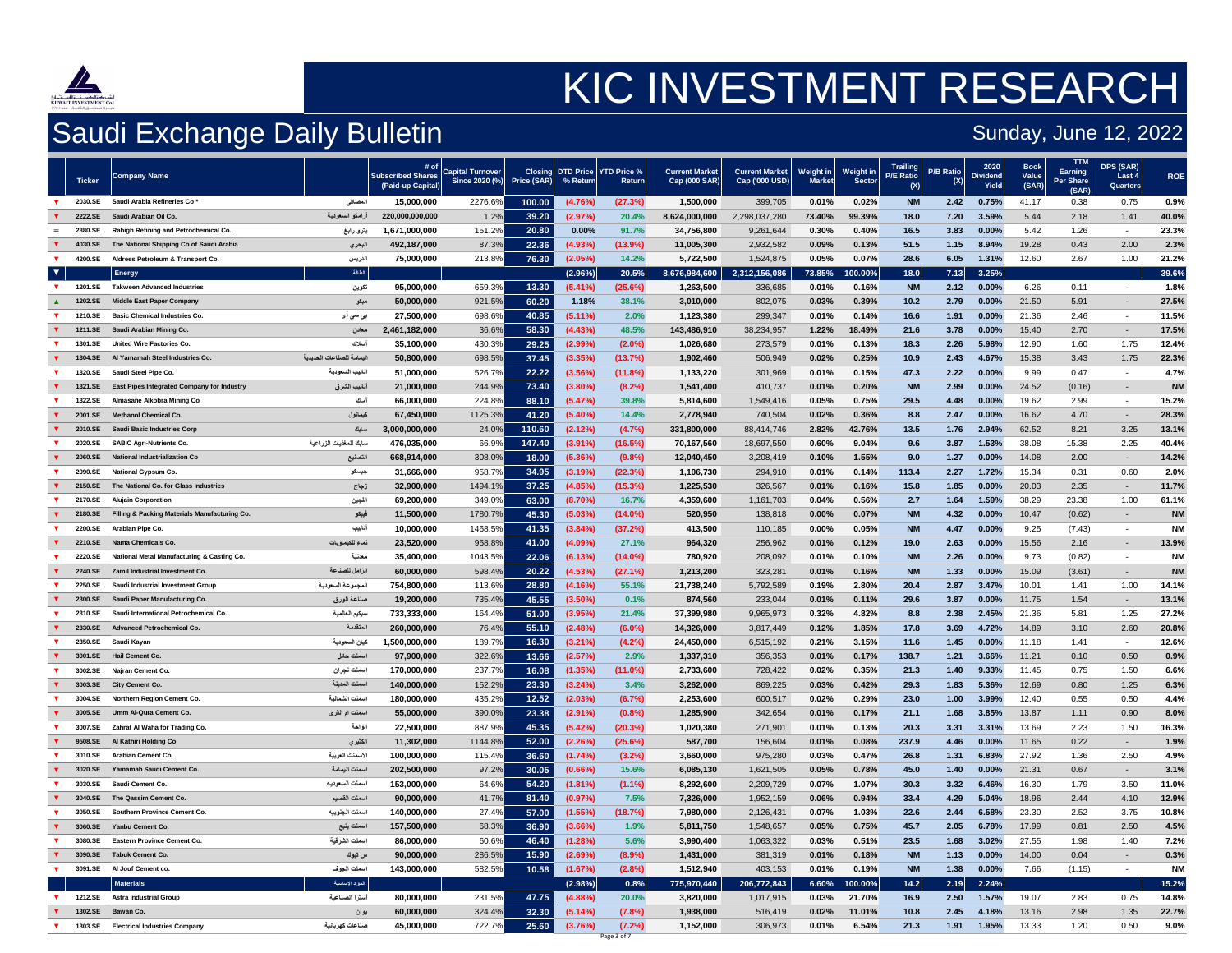|     |               | Saudi Exchange Daily Bulletin                      |                            |                                                       |                                           |                    |                                           |               |                                        |                                         |                            |                        |                                     |                                |                                         |                               |                                                           | Sunday, June 12, 2022                  |            |
|-----|---------------|----------------------------------------------------|----------------------------|-------------------------------------------------------|-------------------------------------------|--------------------|-------------------------------------------|---------------|----------------------------------------|-----------------------------------------|----------------------------|------------------------|-------------------------------------|--------------------------------|-----------------------------------------|-------------------------------|-----------------------------------------------------------|----------------------------------------|------------|
|     | <b>Ticker</b> | <b>Company Name</b>                                |                            | # of<br><b>Subscribed Shares</b><br>(Paid-up Capital) | <b>Capital Turnover</b><br>Since 2020 (%) | <b>Price (SAR)</b> | Closing DTD Price YTD Price %<br>% Return | <b>Return</b> | <b>Current Market</b><br>Cap (000 SAR) | <b>Current Market</b><br>Cap ('000 USD) | Weight in<br><b>Market</b> | Weight in<br>Sector    | <b>Trailing</b><br><b>P/E Ratio</b> | P/B Ratio<br>$\vert (X) \vert$ | 2020<br><b>Dividend</b><br><b>Yield</b> | <b>Book</b><br>Value<br>(SAR) | <b>TTM</b><br><b>Earning</b><br><b>Per Share</b><br>(SAR) | DPS (SAR)<br>Last 4<br><b>Quarters</b> | <b>ROE</b> |
|     | 2040.SE       | <b>Saudi Ceramic Co.</b>                           | الخزف السعودي              | 80,000,000                                            | 318.8%                                    | 47.60              | (2.86%)                                   | $(13.6\%)$    | 3,808,000                              | 1,014,718                               | 0.03%                      | 21.63%                 | 17.8                                | 2.28                           | 1.58%                                   | 20.80                         | 2.68                                                      | 0.75                                   | 12.9%      |
| $=$ |               | Saudi Cable Co.                                    | الكابلات                   | 26,231,000                                            | 968.8%                                    | 14.54              | 0.00%                                     | $(45.8\%)$    | 381,400                                | 101,632                                 | $0.00\%$                   | 2.17%                  | $\blacksquare$                      |                                | 0.00%                                   |                               | $\sim$                                                    |                                        | #VALUE!    |
|     |               | Al-Ahsa Development Co.                            | الاحساء                    | 80,636,000                                            | 855.6%                                    | 18.88              | (5.69%                                    | (7.2%)        | 1,522,410                              | 405,677                                 | 0.01%                      | 8.65%                  | <b>NM</b>                           | 1.85                           | $0.00\%$                                | 10.19                         | 0.14                                                      |                                        | 1.4%       |
|     | 2160.SE       | Saudi Arabian Amintit Co.                          | اميانتيت                   | 9,900,000                                             | 1015.6%                                   | 39.90              | $(2.80\%)$                                | $(31.0\%)$    | 395,010                                | 105,258                                 | $0.00\%$                   | 2.24%                  |                                     |                                | 0.00%                                   |                               |                                                           |                                        | #VALUE!    |
|     | 2320.SE       | Al-Babtain Power & Telecommunications Co.          | البابطين                   | 42,631,000                                            | 399.4%                                    | 24.86              | (5.30%                                    | $(21.1\%)$    | 1,059,810                              | 282,408                                 | 0.01%                      | 6.02%                  | 23.9                                | 1.26                           | 0.00%                                   | 19.70                         | 1.04                                                      |                                        | 5.3%       |
|     | 2360.SE       | Saudi Vitrified Clay Pipes Co.                     | الفخارية                   | 15,000,000                                            | 1592.1%                                   | 56.80              | (6.27%                                    | $(26.1\%)$    | 852,000                                | 227,032                                 | 0.01%                      | 4.84%                  | <b>NM</b>                           | 3.06                           | 0.00%                                   | 18.54                         | (0.07)                                                    |                                        | <b>NM</b>  |
|     | 2370.SE       | <b>Middle East Specialised Cables</b>              | مسك                        | 40,000,000                                            | 1605.7%                                   | 14.72              | (4.29%                                    | (27.3%)       | 588,800                                | 156,898                                 | 0.01%                      | 3.35%                  | <b>NM</b>                           | 1.73                           | 0.00%                                   | 8.45                          | (0.59)                                                    | ۰.                                     | <b>NM</b>  |
|     |               | Saudi Industrial Export Co.                        | صادرات                     | 19,440,000                                            | 2069.9%                                   | 81.20              | (9.98%                                    | 147.8%        | 1,578,530                              | 420,631                                 | 0.01%                      | 8.97%                  | <b>NM</b>                           | 195.36                         | 0.00%                                   | 0.41                          | (0.88)                                                    |                                        | <b>NM</b>  |
|     | -4141         | Al-Omran Industrial Trading Co.                    | العمران                    | 6,000,000                                             | 1949.6%                                   | 84.30              | (5.28%                                    | (22.1%)       | 505,800                                | 134,781                                 | 0.00%                      | 2.87%                  | 54.2                                | 4.30                           | $0.00\%$                                | 19.59                         | 1.56                                                      |                                        | 7.9%       |
|     |               | <b>Capital Goods</b>                               | السلع الرأسمالية           |                                                       |                                           |                    | $(4.90\%)$                                | $(4.6\%)$     | 17,601,760                             | 4,690,341                               | 0.15%                      | 100.00%                | 16.9                                | 2.61                           | 1.27%                                   |                               |                                                           |                                        | 10.0%      |
|     |               | <b>Maharah Human Resources Co.</b>                 | مهارة                      | 37,500,000                                            | 488.5%                                    | 63.50              | $(4.94\%)$                                | (16.4%)       | 2,381,250                              | 634,532                                 | 0.02%                      | 22.22%                 | 17.2                                | 4.55                           | 5.91%                                   | 13.92                         | 3.69                                                      | 3.75                                   | 26.5%      |
|     | 1832.SE       | <b>Sadr Logistics Co.</b>                          | صدر                        | 17,500,000                                            | 6357.5%                                   | 54.20              | (4.75%                                    | $(47.1\%)$    | 948,500                                | 252,747                                 | 0.01%                      | 8.85%                  | <b>NM</b>                           | 5.23                           | $0.00\%$                                | 10.34                         | 0.07                                                      | $\sim$ .                               | 0.6%       |
|     |               | <b>Printing &amp; Packing Co.</b>                  | طباعة وتغليف               | 60,000,000                                            | 487.7%                                    | 16.62              | (5.46%)                                   | (24.3%)       | 997,200                                | 265,724                                 | 0.01%                      | 9.31%                  | <b>NM</b>                           | 1.56                           | 0.00%                                   | 10.64                         | (0.82)                                                    | ۰.                                     | <b>NM</b>  |
|     | 6004.SE       | <b>Saudi Airlines Catering Co.</b>                 | التموين                    | 82,000,000                                            | 142.6%                                    | 77.90              | $(2.01\%)$                                | 0.0%          | 6,387,800                              | 1,702,157                               | 0.05%                      | 59.62%                 | <b>NM</b>                           | 7.03                           | 7.12%                                   | 11.07                         | 0.97                                                      | 5.55                                   | 8.7%       |
|     |               | <b>Commercial &amp; Professional Svc</b>           | الخدمات التجارية والمهنيبة |                                                       |                                           |                    | (3.25%)                                   | $(13.2\%)$    | 10,714,750                             | 2,855,159                               | 0.09%                      | 100.00%                | 44.4                                | 4.76                           | 5.56%                                   |                               |                                                           |                                        | 7.6%       |
|     | 2190.SE       | <b>Saudi Industrial Services Co.</b>               | سيسكو                      | 81,600,000                                            | 416.6%                                    | 23.00              | $(4.96\%)$                                | (25.1%)       | 1,876,800                              | 500,111                                 | 0.02%                      | 11.09%                 | 71.1                                | 1.28                           | 5.22%                                   | 17.83                         | 0.32                                                      | 1.20                                   | 1.8%       |
|     | 4031.SE       | <b>Saudi Ground Services Co.</b>                   | الخدمات الارضيه            | 188,000,000                                           | 109.5%                                    | 29.90              | (2.92%)                                   | 1.2%          | 5,621,200                              | 1,497,881                               | 0.05%                      | 33.21%                 | <b>NM</b>                           | 2.50                           | $0.00\%$                                | 11.94                         | (1.37)                                                    | ۰.                                     | <b>NM</b>  |
|     |               | <b>Saudi Public Transport Co.</b>                  | الجماعى                    | 125,000,000                                           | 714.4%                                    | 18.00              | (3.74%                                    | (10.6%)       | 2,250,000                              | 599,558                                 | 0.02%                      | 13.29%                 | <b>NM</b>                           | 2.15                           | 0.00%                                   | 8.36                          | (1.35)                                                    |                                        | <b>NM</b>  |
|     |               | <b>Batic Investments and Logistics Co.</b>         | باتك                       | 60,000,000                                            | 1258.0%                                   | 22.70              | (2.58%                                    | (7.5%)        | 1,362,000                              | 362,932                                 | 0.01%                      | 8.05%                  | <b>NM</b>                           | 2.61                           | 0.00%                                   | 8.69                          | (0.08)                                                    |                                        | <b>NM</b>  |
|     | 4260.SE       | United International Transportation Co.            | بدجت السعودية              | 71,166,000                                            | 344.4%                                    | 46.00              | (2.34%)                                   | (1.2%)        | 3,273,640                              | 872,327                                 | 0.03%                      | 19.34%                 | 14.5                                | 1.97                           | 4.02%                                   | 23.30                         | 3.16                                                      | 1.85                                   | 13.6%      |
|     | 4261.SE       | Theeb Rent a Car Co.                               | ديب                        | 43,000,000                                            | 668.3%                                    | 59.10              | (4.21%                                    | $(3.0\%)$     | 2,541,300                              | 677,180                                 | 0.02%                      | 15.02%                 | 17.9                                | 4.33                           | $1.54\%$                                | 13.64                         | 3.31                                                      | 0.91                                   | 24.3%      |
|     |               | Transportation                                     | النقل                      |                                                       |                                           |                    | (3.32%)                                   | $(5.9\%)$     | 16,924,940                             | 4,509,989                               | 0.14%                      | 100.00%                | 19.5                                | 2.25                           | 1.48%                                   |                               |                                                           |                                        | <b>NM</b>  |
|     | 1213.SE       | Al Sorayai Trading and Industrial Group Co.        | مجموعة السريع              | 21,163,000                                            | 4229.9%                                   | 19.80              | (6.69%                                    | (30.8%)       | 419,030                                | 111,659                                 | 0.00%                      | 6.82%                  | <b>NM</b>                           | 3.62                           | 0.00%                                   | 5.45                          | (3.49)                                                    |                                        | <b>NM</b>  |
|     | 2130.SE       | Saudi Industrial Development Co.                   | صدق                        | 40,000,000                                            | 1676.6%                                   | 16.56              | (1.78%                                    | $(18.0\%)$    | 662,400                                | 176,510                                 | 0.01%                      | 10.78%                 | <b>NM</b>                           | 2.98                           | 0.00%                                   | 5.55                          | (0.69)                                                    |                                        | <b>NM</b>  |
|     | 2340.SE       | <b>Al-Abdulatif Industrial Group</b>               | العبداللطيف                | 81,250,000                                            | 720.6%                                    | 20.52              | (3.75%                                    | (30.6%)       | 1,667,250                              | 444,272                                 | 0.01%                      | 27.14%                 | <b>NM</b>                           | 1.53                           | 0.00%                                   | 13.32                         | (0.68)                                                    |                                        | <b>NM</b>  |
|     | 4011.SE       | <b>Lazurde Company for Jewelry</b>                 | شركة لازوردي للمجوهران     | 57,500,000                                            | 1883.8%                                   | 16.06              | (3.83%                                    | (21.7%)       | 923,450                                | 246,072                                 | 0.01%                      | 15.03%                 | 36.2                                | 2.11                           | 0.00%                                   | 7.60                          | 0.44                                                      |                                        | 5.8%       |
|     | 4012.SE       | Thob Al Aseel Co                                   | ثوب الأصيل                 | 40,000,000                                            | 396.7%                                    | 39.00              | (4.41%                                    | (18.9%)       | 1,560,000                              | 415,693                                 | 0.01%                      | 25.39%                 | 24.1                                | 2.74                           | 1.92%                                   | 14.20                         | 1.62                                                      | 0.75                                   | 11.4%      |
|     | 4180          | <b>Fitaihi Holding Group</b>                       | مجموعة فتيحي               | 27,500,000                                            | 870.0%                                    | 33.15              | (5.15%                                    | (18.7%)       | 911,630                                | 242,922                                 | 0.01%                      | 14.84%                 | 33.5                                | 1.83                           | 2.11%                                   | 18.03                         | 0.99                                                      | 0.70                                   | 5.5%       |
|     |               | <b>Consumer Durables &amp; Apparel</b>             | السلع طويلة الاجل          |                                                       |                                           |                    | $(4.14\%)$                                | $(23.6\%)$    | 6,143,760                              | 1,637,128                               | 0.05%                      | 100.00%                | 28.9                                | 2.10                           | 0.77%                                   |                               |                                                           |                                        | <b>NM</b>  |
|     | 1810.SE       | <b>Seera Group Holding</b>                         | سیرا                       | 300,000,000                                           | 428.3%                                    | 19.50              | (3.37%)                                   | 13.0%         | 5,850,000                              | 1,558,850                               | 0.05%                      | 23.03%                 | <b>NM</b>                           | 1.08                           | 0.00%                                   | 17.89                         | (1.12)                                                    |                                        | <b>NM</b>  |
|     | 1820.SE       | Abdulmohsen Alhokair group for Tourism and Dev.    | مجموعة الحكير              | 65,000,000                                            | 770.2%                                    | 13.86              | (2.67%)                                   | (19.8%)       | 900,900                                | 240,063                                 | 0.01%                      | 3.55%                  | <b>NM</b>                           | 2.60                           | 0.00%                                   | 5.31                          | (2.20)                                                    |                                        | <b>NM</b>  |
|     | 1830.SE       | Leejam Sports Co.                                  | وقت اللياقة                | 52,383,000                                            | 187.9%                                    | 97.70              | (2.69%                                    | $(10.4\%)$    | 5,117,820                              | 1,363,745                               | 0.04%                      | 20.14%                 | 19.8                                | 6.35                           | 1.26%                                   | 15.36                         | 4.94                                                      | 1.23                                   | 32.2%      |
|     | 4010.SE       | Saudi Hotels & Resort Areas Co.                    | الفنادق                    | 100,000,000                                           | 174.5%                                    | 23.86              | (2.21%                                    | (23.3%)       | 2,386,000                              | 635,797                                 | 0.02%                      | 9.39%                  | <b>NM</b>                           | 1.45                           | $0.00\%$                                | 16.36                         | (0.04)                                                    |                                        | <b>NM</b>  |
|     |               | 4170.SE Tourism Enterprise Co.                     | شمس                        | 5,256,000                                             | 2153.4%                                   | 214.00             | (2.73%)                                   | 25.9%         | 1,124,780                              | 299,720                                 | 0.01%                      | $A$ $A$ $20$<br>4.4070 | <b>NIM</b>                          | 20.26                          | $\bigcap$ $\bigcap$<br>$U.UU$ /0        | 40E<br>၂ ပ.၁၁                 | (2.48)                                                    |                                        | <b>NM</b>  |
|     | 4290.SE       | Al Khaleej Training & Education Co.                | الخليج للتدريب             | 65,000,000                                            | 1252.8%                                   | 16.02              | (4.53%)                                   | (12.6%)       | 1,041,300                              | 277,475                                 | 0.01%                      | 4.10%                  | 44.9                                | 1.27                           | 1.56%                                   | 12.51                         | 0.36                                                      | 0.25                                   | 2.9%       |
|     | 4291.SE       | <b>National Company for Learning and Education</b> | الوطنية للتعليم            | 43,000,000                                            | 159.2%                                    | 57.00              | (2.23%)                                   | $(5.0\%)$     | 2,451,000                              | 653,118                                 | 0.02%                      | 9.65%                  | 46.8                                | 3.98                           | 1.40%                                   | 14.30                         | 1.22                                                      | 0.80                                   | 8.5%       |
|     | 4292.SE       | <b>Ataa Educational Co.</b>                        | عطاء                       | 40,000,000                                            | 262.5%                                    | 57.90              | 1.22%                                     | $0.0\%$       | 2,316,000                              | 617,145                                 | 0.02%                      | 9.12%                  | 24.8                                | 2.99                           | 1.73%                                   | 19.31                         | 2.34                                                      | 1.00                                   | 12.1%      |
|     | 6002.SE       | <b>Herfy Food Services Co</b>                      | هرفي للأغذية               | 64,680,000                                            | 145.3%                                    | 46.20              | (2.84%                                    | $(26.0\%)$    | 2,988,220                              | 796,271                                 | 0.03%                      | 11.76%                 | 18.2                                | 2.77                           | 2.16%                                   | 16.64                         | 2.53                                                      | 1.00                                   | 15.2%      |
|     | 9506.SE       | <b>Raydan Food Co</b>                              | ريدان                      | 33,750,000                                            | 1766.3%                                   | 13.62              | (4.08%                                    | (32.6%)       | 459,680                                | 122,491                                 | 0.00%                      | 1.81%                  | <b>NM</b>                           | 2.26                           | 0.00%                                   | 6.01                          | (1.13)                                                    |                                        | <b>NM</b>  |
|     | 6013.SE       | <b>Development Works Food Co.</b>                  | التطويرية الغذائية         | 3,000,000                                             | 939.6%                                    | 257.00             | $(1.23\%)$                                | $(9.0\%)$     | 771,000                                | 205,448                                 | 0.01%                      | 3.03%                  | <b>NM</b>                           | 25.47                          | 0.00%                                   | 10.09                         | 0.08                                                      |                                        | 0.8%       |
|     |               | <b>Consumer Services</b>                           | الخدمات الاستهلاكية        |                                                       |                                           |                    | $(2.49\%)$                                | (8.2%)        | 25,406,700                             | 6,770,123                               | 0.22%                      | 100.00%                | 24.8                                | 2.17                           | 0.85%                                   |                               |                                                           |                                        | 0.5%       |
|     | 4070.SE       | Tihama Advertising & Public Relations Co. *        | تهامه للاعلان              | 5,000,000                                             | 1572.8%                                   | 120.00             | $(1.96\%)$                                | (9.2%)        | 600,000                                | 159,882                                 | 0.01%                      | 2.49%                  | <b>NM</b>                           | 35.92                          | 0.00%                                   | 3.34                          | (15.62)                                                   |                                        | <b>NM</b>  |
|     | 4071.SE       | <b>Arabian Contracting Services Co.</b>            | العربية                    | 50,000,000                                            | 143.7%                                    | 98.00              | (5.59%)                                   | (3.2%)        | 4,900,000                              | 1,305,703                               | 0.04%                      | 20.31%                 | 20.3                                | 6.15                           | $0.00\%$                                | 15.92                         | 4.83                                                      |                                        | 30.3%      |
|     | 4210.SE       | <b>Saudi Research and Marketing Group</b>          | الأبحاث و التسويق          | 80,000,000                                            | 83.7%                                     | 232.80             | $(3.00\%)$                                | 18.7%         | 18,624,000                             | 4,962,737                               | 0.16%                      | 77.20%                 | 33.4                                | 8.56                           | 0.00%                                   | 27.18                         | 6.98                                                      |                                        | 25.7%      |
|     |               | <b>Media and Entertainment</b>                     | الاعلام والترفيه           |                                                       |                                           |                    | $(3.51\%)$                                | 12.6%         | 24,124,000                             | 6,428,322                               | 0.21%                      | $100.00\%$             | 29.4                                | 8.08                           | 0.00%                                   |                               |                                                           |                                        | 24.2%      |
|     | 1214.SE       | Al Hassan Ghazi Ibrahim Shaker                     | شاكر                       | 48,233,000                                            | 1517.1%                                   | 19.16              | (3.43%)                                   | $(33.8\%)$    | 924,140                                | 246,256                                 | 0.01%                      | 2.74%                  | 24.4                                | 1.45                           | 0.00%                                   | 13.20                         | 0.79                                                      |                                        | 5.9%       |
|     | 4003.SE       | <b>United Electronics Co.</b>                      | إكسترا                     | 60,000,000                                            | 117.3%                                    | 116.00             | $(0.34\%)$                                | (14.3%)       | 6,960,000                              | 1,854,631                               | 0.06%                      | 20.64%                 | 16.9                                | 7.36                           | 3.45%                                   | 15.74                         | 6.88                                                      | 4.00                                   | 43.7%      |
|     |               | <b>Saudi Company for Hardware</b>                  | ساكو                       | 36,000,000                                            | 372.9%                                    | 41.20              | (4.63%                                    | (15.6%)       | 1,483,200                              | 395,228                                 | 0.01%                      | 4.40%                  | <b>NM</b>                           | 2.66                           | 1.82%                                   | 15.48                         | (1.20)                                                    | 0.75                                   | <b>NM</b>  |
|     | 4050.SE       | <b>Saudi Automotive Services Co.</b>               | ساسكو                      | 60,000,000                                            | 723.8%                                    | 35.60              | (0.97%)                                   | 16.0%         | 2,136,000                              | 569,180                                 | 0.02%                      | 6.34%                  | 45.6                                | 2.58                           | 1.40%                                   | 13.74                         | 0.78                                                      | 0.50                                   | 5.7%       |
|     | 4051.SE       | <b>Baazeem Trading Co.</b>                         | باعظيم                     | 10,125,000                                            | 2118.4%                                   | 72.00              | (4.89%                                    | (36.1%)       | 729,000                                | 194,257                                 | 0.01%                      | 2.16%                  | 30.7                                | 3.62                           | 2.43%                                   | 19.85                         | 2.35                                                      | 1.75                                   | 11.8%      |
|     | 4190.SE       | <b>Jarir Marketing Co.</b>                         | جرير                       | 120,000,000                                           | 43.2%                                     | 151.00             | $(3.70\%)$                                | (23.3%)       | 18,120,000                             | 4,828,436                               | 0.15%                      | 53.74%                 | 18.6                                | 10.20                          | 5.23%                                   | 14.79                         | 8.13                                                      | 7.90                                   | 54.9%      |
|     |               | Abdullah Saad Mohammed Abo Moati for Bookstores Co | أبو معطى                   | 20,000,000                                            | 1607.7%                                   | 31.85              | (3.19%)                                   | (17.8%)       | 637,000                                | 169,741                                 | 0.01%                      | 1.89%                  | 41.8                                | 2.68                           | 1.57%                                   | 11.88                         | 0.76                                                      | 0.50                                   | 6.4%       |
|     | 4240.SE       | Fawaz Abdulaziz Al-Hokair Co.                      | الحكير                     | 210,000,000                                           | 225.0%                                    | 12.98              | (1.82%)                                   | (16.6%)       | 2,725,800                              | 726,344                                 | 0.02%                      | 8.08%                  | <b>NM</b>                           | 4.95                           | 0.00%                                   | 2.61                          | (1.27)                                                    |                                        | <b>NM</b>  |
|     |               | <b>Retailing</b>                                   | تجزئة السلع الكمالية       |                                                       |                                           |                    | (2.75%)                                   | $(19.6\%)$    | 33,715,140                             | 8,984,073                               | 0.29%                      | $ 100.00\% $           | 19.5                                | 5.89                           | 3.77%                                   |                               |                                                           |                                        | 21.0%      |
|     |               | 4001.SE Abdullah Al Othaim Markets Co.             | أسواق ع العثيم             | 90,000,000                                            | $50.6\%$                                  | 109.00             | (2.15%)                                   | 0.7%          | 9,810,000                              | 2,614,071                               | 0.08%                      | 18.52%                 | 29.4                                |                                | 7.66 4.59%                              | 14.21                         | 3.71                                                      | 5.00                                   | 26.1%      |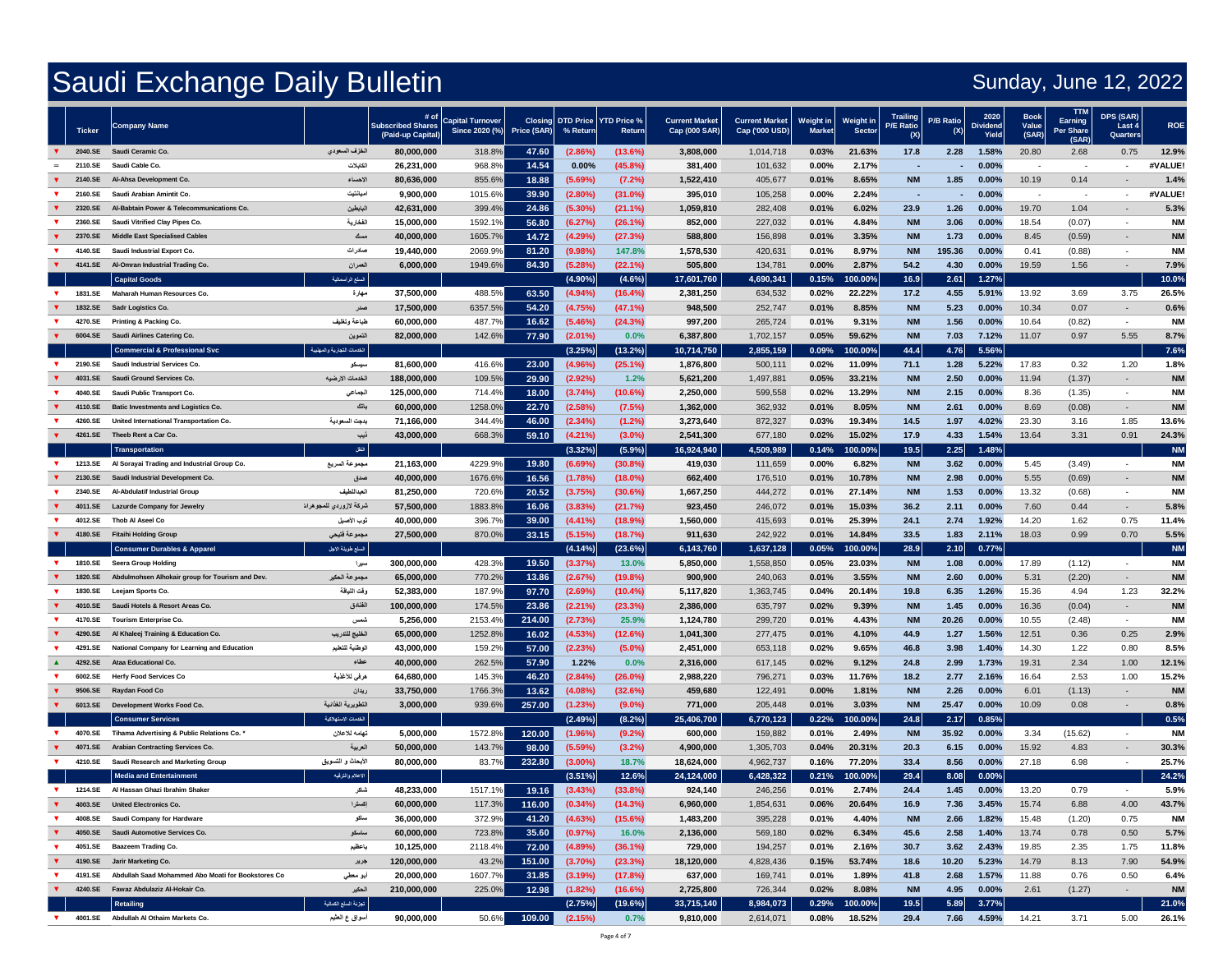|     |               | Saudi Exchange Daily Bulletin                                                    |                          |                                                       |                                           |             |                                             |                    |                                        |                                         |                            |                     |                                     |                  |                                         |                               |                                                           | Sunday, June 12, 2022                         |              |
|-----|---------------|----------------------------------------------------------------------------------|--------------------------|-------------------------------------------------------|-------------------------------------------|-------------|---------------------------------------------|--------------------|----------------------------------------|-----------------------------------------|----------------------------|---------------------|-------------------------------------|------------------|-----------------------------------------|-------------------------------|-----------------------------------------------------------|-----------------------------------------------|--------------|
|     | <b>Ticker</b> | <b>Company Name</b>                                                              |                          | # of<br><b>Subscribed Shares</b><br>(Paid-up Capital) | <b>Capital Turnover</b><br>Since 2020 (%) | Price (SAR) | Closing DTD Price   YTD Price %<br>% Return | <b>Return</b>      | <b>Current Market</b><br>Cap (000 SAR) | <b>Current Market</b><br>Cap ('000 USD) | Weight in<br><b>Market</b> | Weight in<br>Sector | <b>Trailing</b><br><b>P/E Ratio</b> | <b>P/B Ratio</b> | 2020<br><b>Dividend</b><br><b>Yield</b> | <b>Book</b><br>Value<br>(SAR) | <b>TTM</b><br><b>Earning</b><br><b>Per Share</b><br>(SAR) | <b>DPS (SAR)</b><br>Last 4<br><b>Quarters</b> | <b>ROE</b>   |
|     | 4006.SE       | <b>Saudi Marketing Company</b>                                                   | أسواق المزرعة            | 45,000,000                                            | 533.7%                                    | 23.30       | (4.82%                                      | $(19.1\%)$         | 1,048,500                              | 279,394                                 | 0.01%                      | 1.98%               | 46.2                                | 1.63             | $0.00\%$                                | 14.24                         | 0.50                                                      | ۰.                                            | 3.5%         |
|     | 4061          | Anaam International Holding Grp.                                                 | نعام القابضة             | 31,500,000                                            | 1520.6%                                   | 32.55       | (3.13%)                                     | 19.5%              | 1,025,330                              | 273,220                                 | 0.01%                      | 1.94%               | <b>NM</b>                           | 10.41            | 0.00%                                   | 3.12                          | (0.35)                                                    |                                               | <b>NM</b>    |
|     |               | <b>National Agriculture Marketing Co.</b>                                        | ثمار                     | 10,000,000                                            | 0.0%                                      | 17.20       | 0.00%                                       | 0.0%               | 172,000                                | 45,833                                  | $0.00\%$                   | 0.32%               |                                     |                  | $0.00\%$                                |                               |                                                           |                                               | 0.0%         |
|     |               | <b>BinDawood Holding Co</b>                                                      | بن داو د                 | 114,300,000                                           | 58.0%                                     | 90.90       | 0.44%                                       | $(5.1\%)$          | 10,389,870                             | 2,768,589                               | 0.09%                      | 19.61%              | 42.6                                | 7.40             | 3.58%                                   | 12.26                         | 2.13                                                      | 3.25                                          | 17.4%        |
|     |               | Almunajem Foods Co.                                                              | المنجم                   | 60,000,000                                            | 233.7%                                    | 62.20       | (6.33%)                                     | 7.1%               | 3,732,000                              | 994,466                                 | 0.03%                      | 7.04%               | 15.9                                | 4.13             | 0.009                                   | 15.03                         | 3.90                                                      |                                               | 26.0%        |
|     |               | <b>Aldawaa Medical Services Co.</b>                                              | الدواع                   | 85,000,000                                            | 134.6%                                    | 74.30       | $(2.11\%)$                                  | 1.8%               | 6,315,500                              | 1,682,891                               | 0.05%                      | 11.92%              | 26.4                                | 5.89             | 2.53%                                   | 12.60                         | 2.81                                                      | 1.88                                          | 22.3%        |
|     | -4164         | <b>Nahdi Medical Co.</b>                                                         | النهدي                   | 130,000,000                                           | 38.5%                                     | 157.60      | 1.38%                                       | 20.3%              | 20,488,000                             | 5,459,437                               | 0.17%                      | 38.67%              | 25.2                                | 11.13            | 0.00%                                   | 14.15                         | 6.25                                                      |                                               | 44.2%        |
|     |               | <b>Food &amp; Staples Retailing</b>                                              | تجزئة الاغذية            |                                                       |                                           |             | $(1.73\%)$                                  | 6.5%               | 52,981,200                             | 14,117,900                              | 0.45%                      | 100.00%             | 27.5                                | 7.32             | 1.85%                                   |                               |                                                           |                                               | 25.9%        |
|     | 2050.SE       | <b>Savola Group</b>                                                              | صافولا                   | 533,980,000                                           | 62.6%                                     | 36.00       | (5.14%)                                     | 12.7%              | 19,223,280                             | 5,122,427                               | 0.16%                      | 20.91%              | 56.7                                | 2.35             | 2.08%                                   | 15.31                         | 0.64                                                      | 0.75                                          | 4.1%         |
|     | 2100.SE       | <b>Food Products Co.</b>                                                         | وفرة                     | 7,717,000                                             | 2074.4%                                   | 129.80      | (3.85%                                      | $(10.4\%)$         | 1,001,670                              | 266,915                                 | 0.01%                      | 1.09%               | <b>NM</b>                           | 16.98            | 0.00%                                   | 7.64                          | (0.59)                                                    | $\sim$                                        | <b>NM</b>    |
|     | 2270.SE       | Saudi Dairy & Foodstuff Co.                                                      | سدافكو                   | 32,500,000                                            | 49.7%                                     | 170.60      | $(2.40\%)$                                  | 3.4%               | 5,544,500                              | 1,477,443                               | 0.05%                      | 6.03%               | 37.9                                | 3.59             | 3.52%                                   | 47.39                         | 4.50                                                      | 6.00                                          | 9.5%         |
|     | 2280.SE       | AL-Marai Co.                                                                     | المراعي                  | ,000,000,000                                          | 22.5%                                     | 53.00       | (1.49%)                                     | 8.7%               | 53,000,000                             | 14,122,910                              | 0.45%                      | 57.65%              | 33.2                                | 3.24             | 1.89%                                   | 16.32                         | 1.60                                                      | 1.00                                          | 9.8%         |
|     | 2281.SE       | <b>Tanmiah Food Co.</b>                                                          | تنمية                    | 20,000,000                                            | 428.7%                                    | 68.90       | (4.44%                                      | (16.1%)            | 1,378,000                              | 367,196                                 | 0.01%                      | 1.50%               | <b>NM</b>                           | 3.85             | 0.00%                                   | 17.88                         | (0.19)                                                    |                                               | <b>NM</b>    |
|     | 6001.SE       | <b>Halwani Brothers Co.</b>                                                      | حلواني إخوان             | 35,357,000                                            | 143.6%                                    | 74.00       | (3.52%)                                     | (18.6%)            | 2,616,420                              | 697,197                                 | 0.02%                      | 2.85%               | 33.3                                | 4.65             | $0.00\%$                                | 15.89                         | 2.22                                                      |                                               | 14.0%        |
|     | 6010.SE       | National Agriculture Development Co.                                             | نادك                     | 101,640,000                                           | 333.3%                                    | 32.50       | (1.96%)                                     | 7.1%               | 3,303,300                              | 880,230                                 | 0.03%                      | 3.59%               | <b>NM</b>                           | 2.72             | 0.00%                                   | 11.91                         | (2.72)                                                    |                                               | <b>NM</b>    |
|     | 6020.SE       | <b>Qassim Agriculture Co.</b>                                                    | <b>ہے جاکو</b>           | 30,000,000                                            | 1699.8%                                   | 23.06       | (5.88%                                      | (2.5%)             | 691,800                                | 184,344                                 | 0.01%                      | 0.75%               | <b>NM</b>                           | 2.39             | 0.00%                                   | 9.64                          | 0.02                                                      | ۰.                                            | 0.2%         |
|     | 6040.SE       | Tabouk Agriculture Development Co.                                               | تبوك الزراعيه            | 39,176,000                                            | 2975.6%                                   | 22.00       | (5.25%                                      | (26.4%)            | 861,870                                | 229,662                                 | 0.01%                      | 0.94%               | <b>NM</b>                           | 2.99             | 0.00%                                   | 7.34                          | (2.03)                                                    |                                               | <b>NM</b>    |
|     | 6050.SE       | <b>Saudi Fisheries Co.</b>                                                       | الأسماك                  | 40,000,000                                            | 1048.0%                                   | 35.15       | $(4.61\%)$                                  | (22.7%)            | 1,406,000                              | 374,657                                 | 0.01%                      | 1.53%               | <b>NM</b>                           | 5.49             | 0.00%                                   | 6.39                          | (1.00)                                                    |                                               | <b>NM</b>    |
|     | 6060.SE       | Ash-Sharqiyah Development Co.                                                    | الشرقية للتنمية          | 7,500,000                                             | 2727.7%                                   | 80.80       | (5.28%                                      | (14.6%)            | 606,000                                | 161,481                                 | 0.01%                      | 0.66%               | <b>NM</b>                           | 4.26             | 0.00%                                   | 18.94                         | (0.07)                                                    |                                               | <b>NM</b>    |
|     | 6070.SE       | Al-Jouf Agriculture Development Co.                                              | الجوف                    | 30,000,000                                            | 1565.2%                                   | 49.90       | $(4.77\%)$                                  | $(14.6\%)$         | 1,497,000                              | 398,906                                 | 0.01%                      | 1.63%               | 52.0                                | 2.32             | 0.50%                                   | 21.42                         | 0.96                                                      | 0.25                                          | 4.5%         |
|     | 6090.SE       | Jazan Development Co.                                                            | جازان للتنمية            | 50,000,000                                            | 1279.9%                                   | 16.14       | $(6.60\%)$                                  | (16.1%)            | 807,000                                | 215,041                                 | 0.01%                      | 0.88%               | 53.1                                | 1.47             | 0.00%                                   | 10.95                         | 0.30                                                      |                                               | 2.8%         |
|     |               | <b>Food &amp; Beverages</b>                                                      | ا انتاج الاغذية ا        |                                                       |                                           |             | (2.72%)                                     | 5.2%               | 91,936,840                             | 24,498,410                              | 0.78%                      | 100.00%             | 37.8                                | 3.02             | 1.74%                                   |                               |                                                           |                                               | 5.9%         |
|     | 2230.SE       | <b>Saudi Chemical Co.</b>                                                        | الكيميائيه السعوديه      | 84,320,000                                            | 233.9%                                    | 31.75       | $(1.85\%)$                                  | (6.3%)             | 2,677,160                              | 713,383                                 | 0.02%                      | 2.27%               | 43.6                                | 1.62             | 1.57%                                   | 19.57                         | 0.73                                                      | 0.50                                          | 3.7%         |
|     | 4002.SE       | <b>Mouwasat Medical Services Co.</b>                                             | المواساة                 | 100,000,000                                           | 39.5%                                     | 206.80      | 1.90%                                       | 19.0%              | 20,680,000                             | 5,510,600                               | 0.18%                      | 17.54%              | 35.6                                | 7.50             | 1.21%                                   | 27.54                         | 5.81                                                      | 2.50                                          | 21.1%        |
|     | 4004.SE       | Dallah Healthcare Holding Co.                                                    | دله الصحية               | 90,000,000                                            | 97.5%                                     | 113.60      | (1.56%)                                     | 51.3%              | 10,224,000                             | 2,724,389                               | 0.09%                      | 8.67%               | 33.3                                | 5.23             | 0.66%                                   | 21.70                         | 3.41                                                      | 0.75                                          | 15.7%        |
|     | 4005.SE       | <b>National Medical Care Co.</b>                                                 | رعاية                    | 44,850,000                                            | 250.0%                                    | 61.10       | (4.53%)                                     | $(2.4\%)$          | 2,740,340                              | 730,218                                 | 0.02%                      | 2.32%               | 21.0                                | 2.37             | 1.64%                                   | 25.73                         | 2.91                                                      | 1.00                                          | 11.3%        |
|     |               | Al Hammadi Co. For Development & Investment                                      | الحمادى                  | 120,000,000                                           | 141.4%                                    | 54.50       | (3.54%)                                     | 35.2%              | 6,540,000                              | 1,742,714                               | 0.06%                      | 5.55%               | 56.1                                | 3.90             | 1.10%                                   | 13.95                         | 0.97                                                      | 0.60                                          | 7.0%         |
|     | 4009.SE       | Middle East Healthcare Co.                                                       | المستشفى السعودي الألماذ | 92,040,000                                            | 325.8%                                    | 35.70       | (5.68%)                                     | 12.8%              | 3,285,830                              | 875,575                                 | 0.03%                      | 2.79%               | <b>NM</b>                           | 2.57             | 0.00%                                   | 13.88                         | 0.28                                                      |                                               | 2.0%         |
|     | 4013.SE       | Dr. Sulaiman Al Habib Medical Services Group                                     | سليمان الحبيب            | 350,000,000                                           | 21.8%                                     | 200.60      | $(0.59\%)$                                  | 24.3%              | 70,210,000                             | 18,708,859                              | 0.60%                      | 59.56%              | 48.5                                | 12.79            | 1.35%                                   | 15.67                         | 4.14                                                      | 2.70                                          | 26.4%        |
|     | 4014.SE       | <b>Scientific and Medical Equipment House Co.</b>                                | الصحية                   | 20,000,000                                            | 468.0%                                    | 76.60       | (5.32%)                                     | 47.3%              | 1,532,000                              | 408,232                                 | 0.01%                      | 1.30%               | <b>NM</b>                           | <b>NM</b>        | $0.00\%$                                | 24.50                         | 3.84                                                      |                                               | <b>NM</b>    |
|     | 2070.SE       | <b>Health Care Equipment &amp; Svc</b><br><b>Saudi Pharmaceutical Indus Corp</b> | الرعاية الصحية           |                                                       |                                           |             | $(1.41\%)$                                  | 24.0%              | 117,889,330                            | 31,413,970                              | 1.00%                      | 100.00%             | 43.3 <br><b>NM</b>                  | 6.92<br>2.06     | 1.21%<br>3.12%                          |                               |                                                           | 1.00                                          | 16.7%        |
|     |               | Pharma, Biotech & Life Science                                                   | الدوائية<br>الادوية      | 120,000,000                                           | 102.8%                                    | 32.05       | (2.88%<br>(2.88%)                           | (18.6%)<br>(18.6%) | 3,846,000                              | 1,024,844                               | 0.03%<br>0.03%             | 100.00%<br>100.00%  | <b>NM</b>                           | 2.06             | 3.12%                                   | 15.53                         | 0.20                                                      |                                               | 1.3%<br>1.3% |
|     | 1010.SE       | <b>Riyad Bank</b>                                                                | الرياض                   | 3,000,000,000                                         | 18 7%                                     | 35.85       | (2.32%)                                     | 32.3%              | 3,846,000<br>107,550,000               | 1,024,844<br>28,658,849                 | 0.92%                      | <b>Q 300/</b>       |                                     |                  | 2.700/                                  | 16. Q.R                       | 2.08                                                      | 1.00                                          | 12.2%        |
|     | 1020.SE       | <b>Bank Al-Jazira</b>                                                            | الجزيرة                  | 820,000,000                                           | 223.1%                                    | 25.90       | (4.25%)                                     | 34.2%              | 21,238,000                             | 5,659,290                               | U.JŁ<br>0.18%              | J.JJ /(<br>1.85%    | 20.0                                | 1.53             | 1.35%                                   | טט.טו<br>16.89                | 1.29                                                      | 0.35                                          | 7.6%         |
|     | 1030.SE       | The Saudi Investment Bank                                                        | استثمار                  | ,000,000,000                                          | 54.7%                                     | 19.64       | (4.66%)                                     | 33.9%              | 19,640,000                             | 5,233,471                               | 0.17%                      | 1.72%               | 17.3                                | 1.40             | 2.04%                                   | 14.00                         | 1.14                                                      | 0.40                                          | 8.1%         |
|     | 1050.SE       | <b>Banque Saudi Fransi</b>                                                       | السعودي الفرنس <i>ي</i>  | ,205,357,000                                          | 15.5%                                     | 49.80       | (2.73%)                                     | 5.4%               | 60,026,780                             | 15,995,336                              | 0.51%                      | 5.24%               | 16.9                                | 1.52             | 2.11%                                   | 32.71                         | 2.94                                                      | 1.05                                          | 9.0%         |
|     | 1060.SE       | <b>SABB</b>                                                                      | ساب                      | 2,054,794,000                                         | 20.0%                                     | 40.15       | (3.02%                                      | 21.7%              | 82,499,980                             | 21,983,770                              | 0.70%                      | 7.20%               | 25.5                                | 1.53             | 1.25%                                   | 26.12                         | 1.58                                                      | 0.50                                          | 6.0%         |
|     | 1080.SE       | <b>Arab National Bank</b>                                                        | العربي                   | 1,500,000,000                                         | 19.6%                                     | 30.80       | (2.22%)                                     | 34.7%              | 46,200,000                             | 12,310,914                              | 0.39%                      | 4.03%               | 20.6                                | 1.44             | 2.44%                                   | 21.35                         | 1.50                                                      | 0.75                                          | 7.0%         |
|     | 1120.SE       | Al-Rajhi Bank                                                                    | الراجحي                  | 4,000,000,000                                         | 58.5%                                     | 93.10       | (1.17%)                                     | 5.0%               | 372,400,000                            | 99,233,428                              | 3.17%                      | 32.52%              | 24.0                                | 4.75             | 2.58%                                   | 19.58                         | 3.89                                                      | 2.40                                          | 19.8%        |
|     | 1140.SE       | <b>Al-Bilad Bank</b>                                                             | البلاد                   | 1,000,000,000                                         | 56.9%                                     | 47.85       | (1.75%)                                     | 37.6%              | 47,850,000                             | 12,750,590                              | 0.41%                      | 4.18%               | 26.8                                | 3.88             | $0.00\%$                                | 12.32                         | 1.78                                                      | $\sim$                                        | 14.5%        |
|     | 1150.SE       | <b>Alinma Bank</b>                                                               | الإنماء                  | 2,000,000,000                                         | 190.2%                                    | 35.20       | (2.22%)                                     | 46.9%              | 70,400,000                             | 18,759,488                              | 0.60%                      | 6.15%               | 24.3                                | 2.23             | 1.85%                                   | 15.75                         | 1.45                                                      | 0.65                                          | 9.2%         |
|     |               | <b>The Saudi National Bank</b>                                                   | الاهلي                   | 4,478,000,000                                         | 40.9%                                     | 70.00       | $(1.96\%)$                                  | 8.7%               | 313,460,000                            | 83,527,686                              | 2.67%                      | 27.37%              | 22.8                                | 2.05             | 2.07%                                   | 34.02                         | 3.07                                                      | 1.45                                          | 9.0%         |
|     | 1182.SE       | Amlak International for Real Estate Finance Co.                                  | أملاك                    | 90,600,000                                            | 428.1%                                    | 19.40       | (2.12%)                                     | (8.3%)             | 1,757,640                              | 468,358                                 | 0.01%                      | 0.15%               | 16.0                                | 1.42             | 4.12%                                   | 13.57                         | 1.21                                                      | 0.80                                          | 8.9%         |
|     | 1183.SE       | Saudi Home Loans Co.                                                             | سهل                      | 100,000,000                                           | 96.0%                                     | 21.12       | (2.49%                                      | 5.6%               | 2,112,000                              | 562,785                                 | 0.02%                      | 0.18%               | 20.5                                | 1.22             | 0.00%                                   | 17.22                         | 1.03                                                      |                                               | 6.0%         |
|     |               | <b>Banks</b>                                                                     | البنوك                   | $155,000,000$ $ $                                     |                                           |             | (1.97%)                                     | 14.5%              | ,145,134,400                           | 305,143,964                             | 9.75%                      | 100.00%             | 22.2                                | 2.38             | 1.73%                                   |                               |                                                           |                                               | 10.7%        |
|     | 1111.SE       | Saudi Tadawul Group Holding Co.                                                  | مجموعة تداول             | 120,000,000                                           | 114.9%                                    | 209.20      | (2.43%)                                     | 66.3%              | 25,104,000                             | 6,689,463                               | 0.21%                      | 36.34%              | 45.9                                | 7.76             | 0.00%                                   | 26.94                         | 4.56                                                      |                                               | 16.9%        |
|     | 2120.SE       | Saudi Advanced Industries Co.                                                    | المتطورة                 | 50,000,000                                            | 2274.1%                                   | 39.95       | (7.95%                                      | $(15.9\%)$         | 1,997,500                              | 532,274                                 | 0.02%                      | 2.89%               | 19.0                                | 2.06             | 1.25%                                   | 19.35                         | 2.10                                                      | 0.50                                          | 10.8%        |
|     | 4080.SE       | <b>Sinad Holding Co.</b>                                                         | سناد القابضة             | 126,388,000                                           | 556.7%                                    | 16.42       | (5.52%                                      | (13.9%)            | 2,075,290                              | 553,003                                 | 0.02%                      | 3.00%               | <b>NM</b>                           | 1.49             | 0.00%                                   | 10.98                         | (0.41)                                                    | ۰.                                            | <b>NM</b>    |
|     | 4081.SE       | <b>Navifat Finance Co.</b>                                                       | لنايفات                  | 100,000,000                                           | 202.4%                                    | 28.50       | (1.89%)                                     | (9.4%              | 2,850,000                              | 759,440                                 | 0.02%                      | 4.13%               | 13.2                                | 2.29             | 0.00%                                   | 12.41                         | 2.17                                                      |                                               | 17.5%        |
|     | 4130.SE       | Al-Baha Investment & Development Co.                                             | الباحة                   | 29,700,000                                            | 1440.6%                                   | 15.86       | $(4.80\%)$                                  | (24.6%)            | 471,040                                | 125,518                                 | $0.00\%$                   | 0.68%               | <b>NM</b>                           | 2.18             | 0.00%                                   | 7.24                          | (0.41)                                                    | $\sim$                                        | 0.0%         |
|     | 4280.SE       | Kingdom Holding Co.                                                              | المملكة                  | 3,705,882,000                                         | 25.4%                                     | 9.87        | (2.47%)                                     | (2.3%)             | 36,577,060                             | 9,746,689                               | 0.31%                      | 52.95%              | 5.3                                 | 1.10             | 5.07%                                   | 8.92                          | 1.85                                                      | 0.50                                          | 20.7%        |
|     |               | <b>Diversified Financials</b>                                                    | الاستثمار والتمويل       |                                                       |                                           |             | $(2.71\%)$                                  | 13.1%              | 69,074,890                             | 18,406,386                              | 0.59%                      | 100.00%             | 8.6                                 | 1.72             | 0.99%                                   |                               |                                                           |                                               | 19.1%        |
| $=$ | 8010.SE       | The Co for Cooperative Insurance                                                 | التعاونية                | 125,000,000                                           | 76.5%                                     | 63.50       | 0.00%                                       | (18.1%)            | 7,937,500                              | 2,115,106                               | 0.07%                      | 15.66%              | 25.5                                | 2.71             | 0.13%                                   | 23.37                         | 2.49                                                      | 0.08                                          | 10.6%        |
|     | 8020.SE       | <b>Malath Cooperative Insurance &amp; Reins. Co.</b>                             | ملاذ للتأمين             | 50,000,000                                            | 1683.6%                                   | 17.38       | (3.66%)                                     | (23.6%)            | 869,000                                | 231,562                                 | 0.01%                      | 1.71%               | <b>NM</b>                           | 2.39             | $0.00\%$                                | 7.24                          | (1.89)                                                    |                                               | <b>NM</b>    |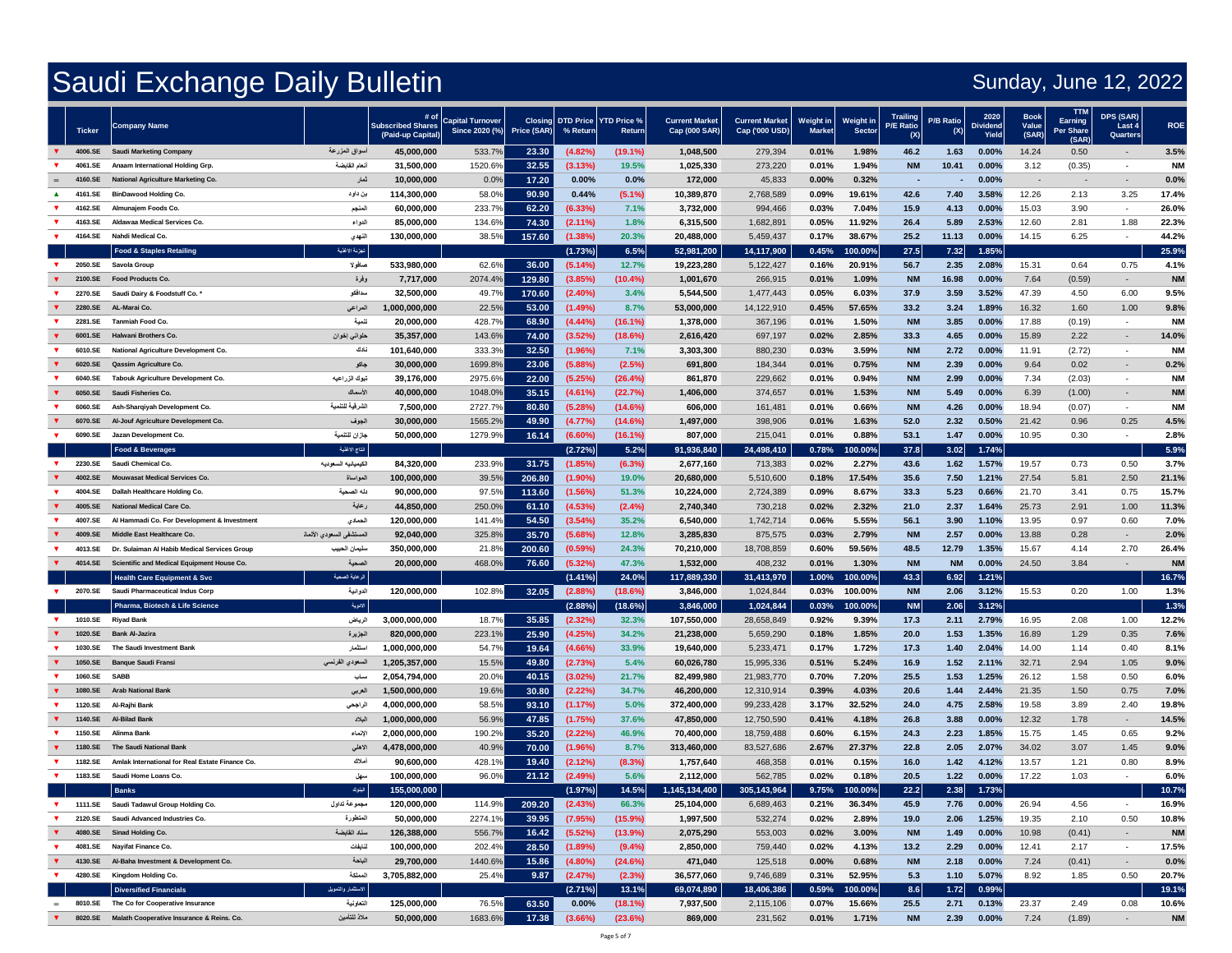|               | Saudi Exchange Daily Bulletin                           |                         |                                                       |                                           |                       |                                             |               |                                        |                                         |                            |                            |                                     |             |                                         |                               |                                                    | Sunday, June 12, 2022                         |                         |
|---------------|---------------------------------------------------------|-------------------------|-------------------------------------------------------|-------------------------------------------|-----------------------|---------------------------------------------|---------------|----------------------------------------|-----------------------------------------|----------------------------|----------------------------|-------------------------------------|-------------|-----------------------------------------|-------------------------------|----------------------------------------------------|-----------------------------------------------|-------------------------|
| <b>Ticker</b> | <b>Company Name</b>                                     |                         | # of<br><b>Subscribed Shares</b><br>(Paid-up Capital) | <b>Capital Turnover</b><br>Since 2020 (%) | Price (SAR)           | Closing DTD Price   YTD Price %<br>% Return | <b>Return</b> | <b>Current Market</b><br>Cap (000 SAR) | <b>Current Market</b><br>Cap ('000 USD) | Weight in<br><b>Market</b> | <b>Weight in</b><br>Sector | Trailing<br><b>P/E Ratio</b><br>(X) | $P/B$ Ratio | 2020<br><b>Dividend</b><br><b>Yield</b> | <b>Book</b><br>Value<br>(SAR) | <b>TTM</b><br>Earning<br><b>Per Share</b><br>(SAR) | <b>DPS (SAR)</b><br>Last 4<br><b>Quarters</b> | <b>ROE</b>              |
| 8030.SE       | Mediterranean & Gulf Insurance & Reins. Co              | ميدغلف للتأمين          | 105,000,000                                           | 308.8%                                    | 14.06                 | (4.35%                                      | (18.2%)       | 1,476,300                              | 393,390                                 | 0.01%                      | 2.91%                      | <b>NM</b>                           | 1.53        | 0.00%                                   | 9.18                          | (1.91)                                             |                                               | <b>NM</b>               |
| 8040.SE       | Saudi Fransi Cooperative Insurance Co.                  | أليانز إس إف            | 60,000,000                                            | 260.0%                                    | 17.86                 | (5.40%                                      | $(30.9\%)$    | 1,071,600                              | 285,549                                 | 0.01%                      | 2.11%                      | 71.8                                | 1.53        | 0.00%                                   | 11.62                         | 0.25                                               |                                               | 2.1%                    |
| 8050.SE       | Saudi laic Insurance Co-operative Co.                   | سلامة                   | 25,000,000                                            | 980.6%                                    | 15.70                 | 1.29%                                       | (7.6%)        | 392,500                                | 104,589                                 | 0.00%                      | 0.77%                      | <b>NM</b>                           | 4.46        | 0.00%                                   | 3.51                          | (4.53)                                             |                                               | <b>NM</b>               |
| 8060.SE       | Saudi United Cooperative Insurance Co.                  | ولاء للتأمين            | 64,639,000                                            | 446.7%                                    | 15.90                 | (2.09%                                      | (16.2%)       | 1,027,760                              | 273,867                                 | 0.01%                      | 2.03%                      | <b>NM</b>                           | 1.31        | 0.00%                                   | 12.08                         | (1.88)                                             |                                               | <b>NM</b>               |
| 8070.SE       | Arabian Shield Cooperative Insurance Co.                | الدرع العربي            | 63,852,000                                            | 853.8%                                    | 17.42                 | $(2.90\%)$                                  | 9.9%          | 1,112,300                              | 296,395                                 | 0.01%                      | 2.19%                      | 39.1                                | 1.01        | $0.00$ <sup>%</sup>                     | 17.12                         | 0.45                                               |                                               | 2.6%                    |
| 8080.SE       | <b>SABB Takaful</b>                                     | ساب تكافل               | 34,000,000                                            | 585.9%                                    | 18.08                 | (3.73%                                      | $(33.8\%)$    | 614,720                                | 163,804                                 | 0.01%                      | 1.21%                      | <b>NM</b>                           | 2.11        | 0.00%                                   | 8.56                          | (0.04)                                             |                                               | <b>NM</b>               |
| 8100.SE       | Saudi Arabian Cooperative Insurance Co.                 | سايكو                   | 30,000,000                                            | 738.5%                                    | 19.22                 | (2.04%                                      | $(12.4\%)$    | 576,600                                | 153,647                                 | 0.00%                      | 1.14%                      | <b>NM</b>                           | 1.92        | 0.00%                                   | 9.98                          | (1.04)                                             |                                               | <b>NM</b>               |
|               | <b>Gulf Union Cooperative Insurance Co.</b>             | إتحاد الخليج            | 45,894,000                                            | 598.9%                                    | 10.00                 | $(3.10\%)$                                  | 20.9%         | 458,940                                | 122,294                                 | 0.00%                      | 0.91%                      | <b>NM</b>                           | 4.30        | 0.00%                                   | 2.32                          | (2.24)                                             |                                               | <b>NM</b>               |
| 8150.SE       | <b>Allied Cooperative Insurance Group</b>               | أسيج                    | 29,100,000                                            | 991.2%                                    | 17.02                 | 0.12%                                       | (27.9%)       | 495,280                                | 131,977                                 | 0.00%                      | 0.98%                      | <b>NM</b>                           | 3.14        | 0.00%                                   | 5.40                          | (4.72)                                             |                                               | <b>NM</b>               |
| 8160.SE       | Arabia Insurance Cooperative Co.                        | التأمين العربية         | 26,500,000                                            | 650.9%                                    | 22.90                 | 4.58%                                       | $(42.1\%)$    | 606,850                                | 161,707                                 | 0.01%                      | 1.20%                      | <b>NM</b>                           | 2.84        | 0.00%                                   | 8.03                          | (0.15)                                             |                                               | <b>NM</b>               |
| 8170.SE       | <b>Trade Union Cooperative Insurance Co.</b>            | الاتحاد التجاري         | 40,000,000                                            | 282.9%                                    | 18.50                 | (3.24%                                      | (6.8%)        | 740,000                                | 197,188                                 | 0.01%                      | 1.46%                      | 21.4                                | 1.31        | 0.00%                                   | 14.10                         | 0.86                                               |                                               | 6.1%                    |
|               | Al Sagr Co. for Cooperative Insurance                   | الصفر للتأمين           | 40,000,000                                            | 1012.2%                                   | 12.40                 | 1.97%                                       | $(30.4\%)$    | 496,000                                | 132,169                                 | 0.00%                      | 0.98%                      | <b>NM</b>                           | 2.32        | 0.00%                                   | 5.33                          | (1.82)                                             |                                               | <b>NM</b>               |
| 8190.SE       | <b>Union Cooperative Assurance Co.</b>                  | المتحدة للتأمين         | 40,000,000                                            | 450.9%                                    | 28.00                 | (4.27%                                      | (17.5%)       | 1,120,000                              | 298,446                                 | 0.01%                      | 2.21%                      | <b>NM</b>                           | 4.93        | 0.00%                                   | 5.67                          | (1.46)                                             |                                               | <b>NM</b>               |
|               | Saudi Re for Cooperative Reinsurance Co.                | لإعادة السعودية         | 89,100,000                                            | 635.3%                                    | 16.24                 | 1.00%                                       | (2.2%)        | 1,446,980                              | 385,577                                 | 0.01%                      | 2.85%                      | 27.5                                | 1.47        | 0.00%                                   | 10.98                         | 0.59                                               |                                               | 5.4%                    |
| 8210.SE       | <b>BUPA Arabia for Cooperative Insurance</b>            | بوبا العربية            | 120,000,000                                           | 36.3%                                     | 160.00                | $(1.84\%)$                                  | 21.8%         | 19,200,000                             | 5,116,224                               | 0.16%                      | 37.87%                     | 27.7                                | 4.50        | 2.13%                                   | 35.52                         | 5.78                                               | 3.40                                          | 16.3%                   |
| 8230.SE       | Al-Rajhi Co. for Cooperative Insurance                  | تكافل الراجحي           | 40,000,000                                            | 192.5%                                    | 90.00                 | 1.81%                                       | 15.8%         | 3,600,000                              | 959,292                                 | 0.03%                      | 7.10%                      | 41.1                                | 2.66        | 0.00%                                   | 33.78                         | 2.19                                               |                                               | 6.5%                    |
| 8240.SE       | <b>CHUBB Arabia Cooperative Insurance Co.</b>           | ٹشب                     | 30,000,000                                            | 738.8%                                    | 24.60                 | $(5.20\%)$                                  | (32.7%)       | 738,000                                | 196,655                                 | 0.01%                      | 1.46%                      | 56.2                                | 2.04        | 0.00%                                   | 12.03                         | 0.44                                               |                                               | 3.6%                    |
| 8260.SE       | <b>Gulf General Cooperative Insurance Co.</b>           | الخليجية العامة         | 50,000,000                                            | 1834.7%                                   | 10.04                 | (2.71%                                      | (20.6%)       | 502,000                                | 133,768                                 | $0.00\%$                   | 0.99%                      | <b>NM</b>                           | 1.42        | 0.00%                                   | 7.02                          | (1.58)                                             |                                               | <b>NM</b>               |
| 8270.SE       | <b>Buruj Cooperative Insurance Co.</b>                  | بروج للتأمين            | 30,000,000                                            | 529.6%                                    | 23.10                 | (2.28%)                                     | 4.5%          | 693,000                                | 184,664                                 | 0.01%                      | 1.37%                      | <b>NM</b>                           | 1.69        | 0.00%                                   | 13.61                         | (0.38)                                             |                                               | <b>NM</b>               |
| 8280.SE       | Al Alamiya for Cooperative Insurance Co.                | العالمية                | 40,000,000                                            | 393.6%                                    | 18.00                 | $(4.26\%)$                                  | (21.2%)       | 720,000                                | 191,858                                 | 0.01%                      | 1.42%                      | <b>NM</b>                           | 2.10        | 0.00%                                   | 8.56                          | (1.27)                                             |                                               | <b>NM</b>               |
| 8300.SE       | Wataniya Insurance Co.                                  | الوطنية                 | 40,000,000                                            | 646.1%                                    | 16.00                 | (5.21%                                      | (21.6%)       | 640,000                                | 170,541                                 | 0.01%                      | 1.26%                      | <b>NM</b>                           | 3.43        | 0.00%                                   | 4.65                          | (1.40)                                             |                                               | <b>NM</b>               |
|               | <b>Amana Cooperative Insurance</b>                      | أمانة للتأمين           | 43,000,000                                            | 1411.0%                                   | 17.02                 | (7.10%)                                     | 63.7%         | 731,860                                | 195,019                                 | 0.01%                      | 1.44%                      | $\blacksquare$                      |             | 0.00%                                   |                               |                                                    |                                               |                         |
| 8311.SE       | Saudi Enaya Cooperative Insurance Co.                   | عناية                   | 15,000,000                                            | 1680.2%                                   | 22.52                 | (6.63%                                      | (27.6%)       | 337,800                                | 90,014                                  | 0.00%                      | 0.67%                      | <b>NM</b>                           | 8.19        | 0.00%                                   | 2.74                          | (3.57)                                             |                                               | <b>NM</b>               |
| 8312.SE       | Alinma Tokio Marine Co                                  | الإنماء طوكيو م         | 30,000,000                                            | 1304.3%                                   | 23.02                 | (3.28%                                      | (26.7%)       | 690,600                                | 184,024                                 | 0.01%                      | 1.36%                      | <b>NM</b>                           | 3.67        | 0.00%                                   | 6.26                          | (0.30)                                             |                                               | <b>NM</b>               |
|               | Insurance                                               | التأمين                 |                                                       |                                           |                       | (1.87%)                                     | $(4.6\%)$     | 50,701,090                             | 13,510,319                              | 0.43%                      | 100.00%                    | 27.3                                | 2.63        | $1.00\%$                                |                               |                                                    |                                               | 1.1%                    |
| 7200.SE       | Al Moammar Information Systems Co.                      | ام آي اس                | 25,000,000                                            | 454.9%                                    | 117.40                | (2.33%                                      | (22.5%)       | 2,935,000                              | 782,089                                 | 0.02%                      | 5.66%                      | 67.2                                | 9.40        | 1.79%                                   | 12.47                         | 1.75                                               | 2.10                                          | 14.0%                   |
| 7201.SE       | Arab Sea Information System Co.                         | بحر العرب               | 10,000,000                                            | 2158.9%                                   | 148.60                | (9.94%                                      | (24.2%)       | 1,486,000                              | 395,974                                 | 0.01%                      | 2.87%                      | <b>NM</b>                           | 10.34       | 0.00%                                   | 14.36                         | 1.83                                               |                                               | 12.8%                   |
| 7202.SE       | <b>Arabian Internet and Communications Services Co.</b> | سلوشنز                  | 120,000,000                                           | 54.4%                                     | 216.80                | (2.69%)                                     | 15.2%         | 26,016,000                             | 6,932,484                               | 0.22%                      | 50.21%                     | 28.6                                | 10.26       | 0.00%                                   | 21.12                         | 7.58                                               |                                               | 35.9%                   |
| 7203.SE       | Elm Co.                                                 | شركة علم                | 80,000,000                                            | 113.8%                                    | 267.20                | $(4.91\%)$                                  | 108.8%        | 21,376,000                             | 5,696,063                               | 0.18%                      | 41.26%                     | 33.0                                | 7.76        | 0.00%                                   | 34.40                         | 8.10                                               |                                               | 23.5%                   |
|               | <b>Software &amp; Services</b>                          | تقنية المعلومات         |                                                       |                                           |                       |                                             | 34.3%         | 51,813,000                             | 13,806,610                              | 0.44%                      | $100.00\%$                 | 32.0                                | 9.02        | $ 0.09\% $                              |                               |                                                    |                                               | 28.2%                   |
| 7010.SE       | <b>Saudi Telecom</b>                                    | الاتصالات               | 2,000,000,000                                         | 31.0%                                     | 107.00                | 6.57%                                       | (4.8%)        | 214,000,000                            | 57,024,580                              | 1.82%                      | 83.94%                     | 18.8                                | 3.04        | 3.74%                                   | 35.18                         | 5.70                                               | 4.00                                          | 16.2%                   |
| 7020.SE       | <b>Al-Etihad Etisalat Co.</b>                           | إتحاد إتصالات           | 770,000,000                                           | 91.2%                                     | 37.65                 | (0.66%)                                     | 20.9%         | 28,990,500                             | 7,725,099                               | 0.25%                      | 11.37%                     | 24.9                                | 1.85        | 2.26%                                   | 20.26                         | 1.51                                               | 0.85                                          | 7.5%                    |
| 7030.SE       | <b>ZAIN KSA</b>                                         | زين السعودية            | 898,729,000                                           | 214.3%                                    | 12.76                 | $(2.60\%)$                                  | 6.0%          | 11,467,780                             | 3,055,819                               | 0.10%                      | 4.50%                      | 45.1                                | 1.24        | 0.00%                                   | 10.27                         | 0.28                                               |                                               | 2.8%                    |
| 7040.SE       | Etihad Atheeb Telecom. Co.                              | عذيب للاتصالات          | 8,999,000                                             | 1753.0%                                   | <b>54.50</b><br>טיידי | <b>IN 27041</b><br>7.JT 70                  | (27.0%)       | 490,450                                | 130,690                                 | 0.00%                      | 0.19%                      | <b>NIM</b>                          | 5 Q ?       | $\Omega$<br><b>0.0070</b>               | Q <sub>17</sub><br>J. I I     | (18.89)                                            |                                               | በ በ%<br>$V_{1}$ $V_{2}$ |
|               | <b>Telecommunication Services</b>                       | الاتصالات               |                                                       |                                           |                       | 5.24%                                       | $(2.0\%)$     | 254,948,730                            | 67,936,188                              | 2.17%                      | 100.00%                    | 19.9                                | 2.68        | 3.39%                                   |                               |                                                    |                                               | 13.3%                   |
| 2080.SE       | <b>National Gas &amp; Industrialization Co.</b>         | الغاز                   | 75,000,000                                            | 185.1%                                    | 45.75                 | (3.79%)                                     | (15.6%)       | 3,431,250                              | 914,325                                 | 0.03%                      | 1.62%                      | 18.1                                | 2.04        | 2.73%                                   | 22.40                         | 2.53                                               | 1.25                                          | 11.3%                   |
| 2081.SE       | Alkhorayef Water and Power Technologies Co.             | الخريف                  | 25,000,000                                            | 493.2%                                    | 117.40                | $(1.51\%)$                                  | 14.6%         | 2,935,000                              | 782,089                                 | 0.02%                      | 1.39%                      | 28.9                                | 8.52        | 1.28%                                   | 13.77                         | 4.07                                               | 1.50                                          | 29.5%                   |
| 2082.SE       | <b>International Co. for Water and Power Projects</b>   | أكوا باور               | 731,099,000                                           | 54.3%                                     | 145.00                | (3.33%)                                     | 72.6%         | 106,009,360                            | 28,248,314                              | 0.90%                      | 50.11%                     | <b>NM</b>                           | 6.91        | 0.00%                                   | 20.98                         | 1.07                                               |                                               | 5.1%                    |
| 5110.SE       | <b>Saudi Electricity Co.</b>                            | كهرباء السعودية         | 166,593,000                                           | 27.8%                                     | 23.80                 | (2.62%)                                     | (0.8%)        | 99,164,910                             | 26,424,474                              | 0.84%                      | 46.88%                     | 7.0                                 | 0.39        | 2.94%                                   | 60.89                         | 3.41                                               | 0.70                                          | 5.6%                    |
|               | <b>Utilities</b>                                        | المرافق العامة          |                                                       |                                           |                       | $(2.98\%)$                                  | 26.0%         | 211,540,520                            | 56,369,202                              | 1.80%                      | 100.00%                    | 13.8                                | 0.78        | 1.44%                                   |                               |                                                    |                                               | 5.6%                    |
| 4330.SE       | <b>Riyad REIT Fund</b>                                  | ریاض ریت                | 171,697,000                                           | 96.3%                                     | 10.80                 | 0.00%                                       | 9.6%          | 1,854,330                              | 494,123                                 | 0.02%                      | 10.53%                     | 19.2                                | 1.05        | 2.50%                                   | 10.20                         | 0.56                                               | 0.27                                          | 5.5%                    |
| 4331.SE       | <b>AlJazira Mawten REIT Fund</b>                        | الجزيرة ريت             | 11,800,000                                            | 2768.3%                                   | 20.50                 | (3.67%)                                     | $(10.0\%)$    | 241,900                                | 64,459                                  | 0.00%                      | 1.37%                      | 56.4                                | 2.93        | 0.00%                                   | 6.99                          | 0.36                                               | ۰.                                            | 5.2%                    |
| 4332.SE       | <b>Jadwa REIT AI Haramain Fund</b>                      | صندوق جدوى ريت الحرم    | 66,000,000                                            | 479.4%                                    | 7.73                  | $(1.90\%)$                                  | (3.4%)        | 510,180                                | 135,948                                 | $0.00\%$                   | $2.90\%$                   | <b>NM</b>                           | 0.87        | 0.00%                                   | 8.85                          | (0.14)                                             | $\sim$                                        | <b>NM</b>               |
| 4333.SE       | <b>Taleem REIT Fund</b>                                 | صندوق تعليم ريت         | 51,000,000                                            | 168.7%                                    | 12.34                 | $(2.06\%)$                                  | 0.3%          | 629,340                                | 167,700                                 | 0.01%                      | 3.57%                      | 15.9                                | 1.15        | 2.27%                                   | 10.71                         | 0.77                                               | 0.28                                          | 7.2%                    |
| 4334.SE       | <b>AL Maather REIT Fund</b>                             | صندوق المعذر ريت        | 61,370,000                                            | 251.7%                                    | 8.97                  | (0.66%)                                     | 0.1%          | 550,490                                | 146,689                                 | $0.00\%$                   | 3.13%                      | 65.7                                | 1.03        | 0.00%                                   | 8.69                          | 0.14                                               |                                               | 1.6%                    |
| 4335.SE       | <b>Musharaka REIT Fund</b>                              | ضندوق مشاركة ريت        | 88,000,000                                            | 171.9%                                    | 9.64                  | $(0.92\%)$                                  | $(2.8\%)$     | 848,320                                | 226,052                                 | 0.01%                      | 4.82%                      | 28.4                                | 0.98        | 6.22%                                   | 9.75                          | 0.34                                               | 0.60                                          | 3.5%                    |
| 4336.SE       | <b>Mulkia Gulf Real Estate REIT</b>                     | صندوق ملكية عقارات الخا | 68,108,000                                            | 105.0%                                    | 9.26                  | (0.64%                                      | (6.0%         | 630,680                                | 168,057                                 | 0.01%                      | 3.58%                      | 20.7                                | 0.98        | 3.89%                                   | 9.37                          | 0.45                                               | 0.36                                          | 4.8%                    |
| 4337.SE       | <b>SICO SAUDI REIT</b>                                  | صندوق سيكو السعودية ر.  | 57,240,000                                            | 710.5%                                    | 7.53                  | (2.21%                                      | $(12.1\%)$    | 431,020                                | 114,854                                 | $0.00\%$                   | 2.45%                      | <b>NM</b>                           | 0.85        | 0.00%                                   | 8.77                          | 0.02                                               |                                               | 0.2%                    |
| 4338.SE       | <b>AlAhli REIT Fund 1</b>                               | صندوق الأهلي ريت 1      | 137,500,000                                           | 53.9%                                     | 11.34                 | (1.73%                                      | $(0.5\%)$     | 1,559,250                              | 415,493                                 | 0.01%                      | 8.85%                      | 20.7                                | 1.19        | 5.95%                                   | 9.47                          | 0.55                                               | 0.68                                          | 5.8%                    |
| 4339.SE       | <b>Derayah REIT Fund</b>                                | صندوق دراية ريت         | 107,507,000                                           | 99.0%                                     | 10.50                 | $(4.20\%)$                                  | (17.3%)       | 1,128,820                              | 300,797                                 | 0.01%                      | 6.41%                      | 24.8                                | 1.23        | 0.00%                                   | 8.47                          | 0.42                                               |                                               | 5.0%                    |
| 4340.SE       | Al Rajhi REIT Fund                                      | صندوق الراجحي ريت       | 161,856,000                                           | 84.9%                                     | 9.95                  | $(0.90\%)$                                  | $(8.9\%)$     | 1,610,470                              | 429,142                                 | 0.01%                      | 9.14%                      | <b>NM</b>                           | 1.29        | 5.63%                                   | 7.69                          | (1.08)                                             | 0.56                                          | <b>NM</b>               |
|               | Jadwa REIT Saudi Fund                                   | جدوى ريت السعودية       | 186,509,000                                           | 55.8%                                     | 13.00                 | $(0.91\%)$                                  | $(13.2\%)$    | 2,424,620                              | 646,088                                 | 0.02%                      | 13.77%                     | <b>NM</b>                           | 1.15        | 3.00%                                   | 11.22                         | 0.15                                               | 0.39                                          | 1.3%                    |
|               | <b>SEDCO Capital REIT Fund</b>                          | سدكو كابيتال ريت        | 117,500,000                                           | 179.4%                                    | 9.90                  | (3.13%)                                     | 61.6%         | 1,163,250                              | 309,971                                 | 0.01%                      | 6.60%                      | <b>NM</b>                           | 1.11        | 5.98%                                   | 8.84                          | (0.30)                                             | 0.59                                          | <b>NM</b>               |
|               | 4345.SE ALINMA RETAIL REIT                              | صندوق الإنماء ريت لقطاع | 118,000,000                                           | 465.9%                                    | 6.27                  | (2.18%)                                     | (12.3%)       | 739,860                                | 197,150                                 | 0.01%                      | 4.20%                      | <b>NM</b>                           | 0.79        | $0.00\%$                                | 7.90                          | (0.13)                                             |                                               | <b>NM</b>               |